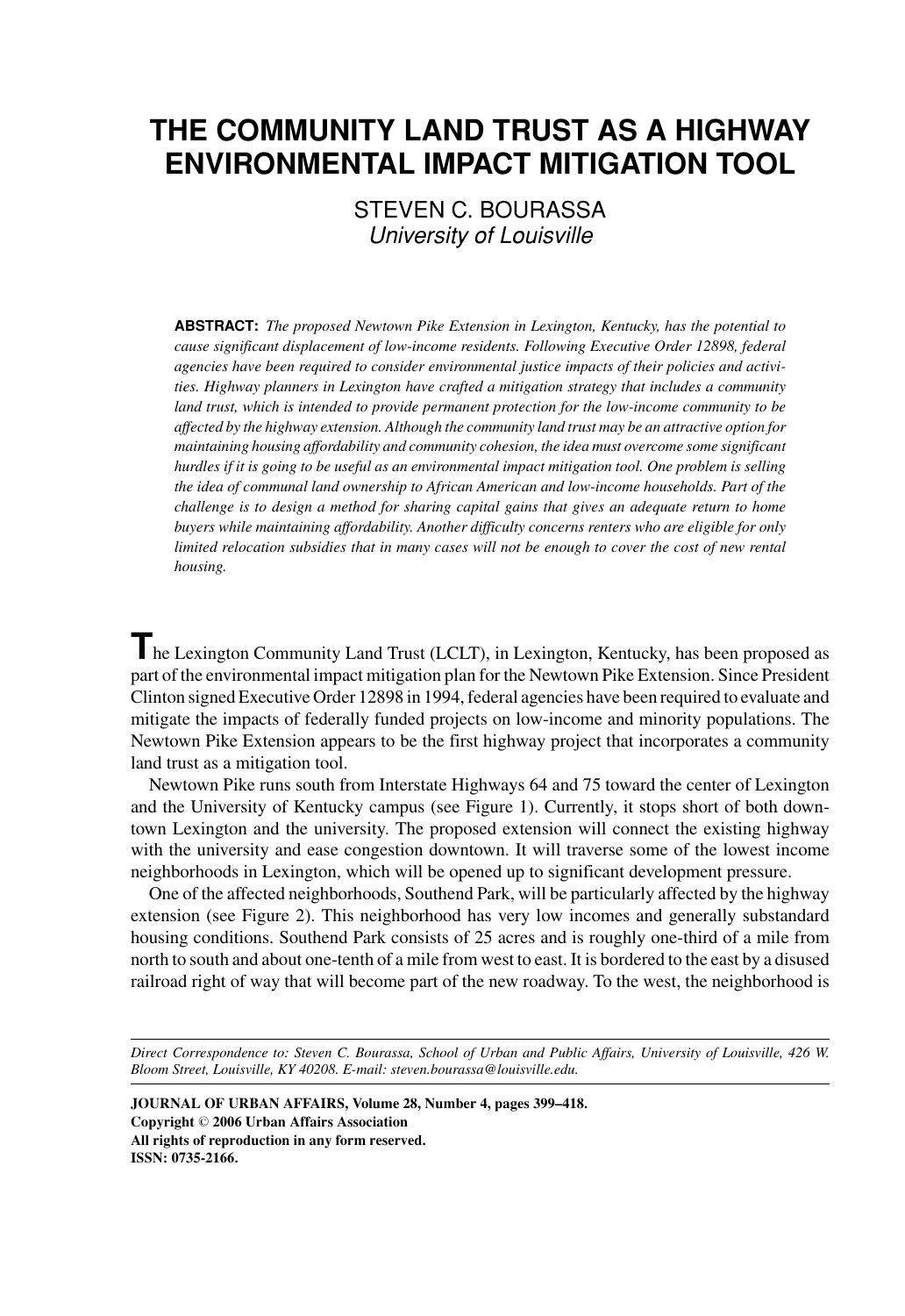

#### **FIGURE 1**

#### **Location of Newtown Pike Extension and Corridor**

*Source*: Based in part on Lexington-Fayette Urban County Government (2002), Map 8.

bordered by an active rail line. The northern and southern borders are major streets, with Versailles Road to the north having no direct access to the neighborhood. Although close to the center of Lexington, the neighborhood is now extremely isolated. The Newtown Pike Extension will change this situation dramatically.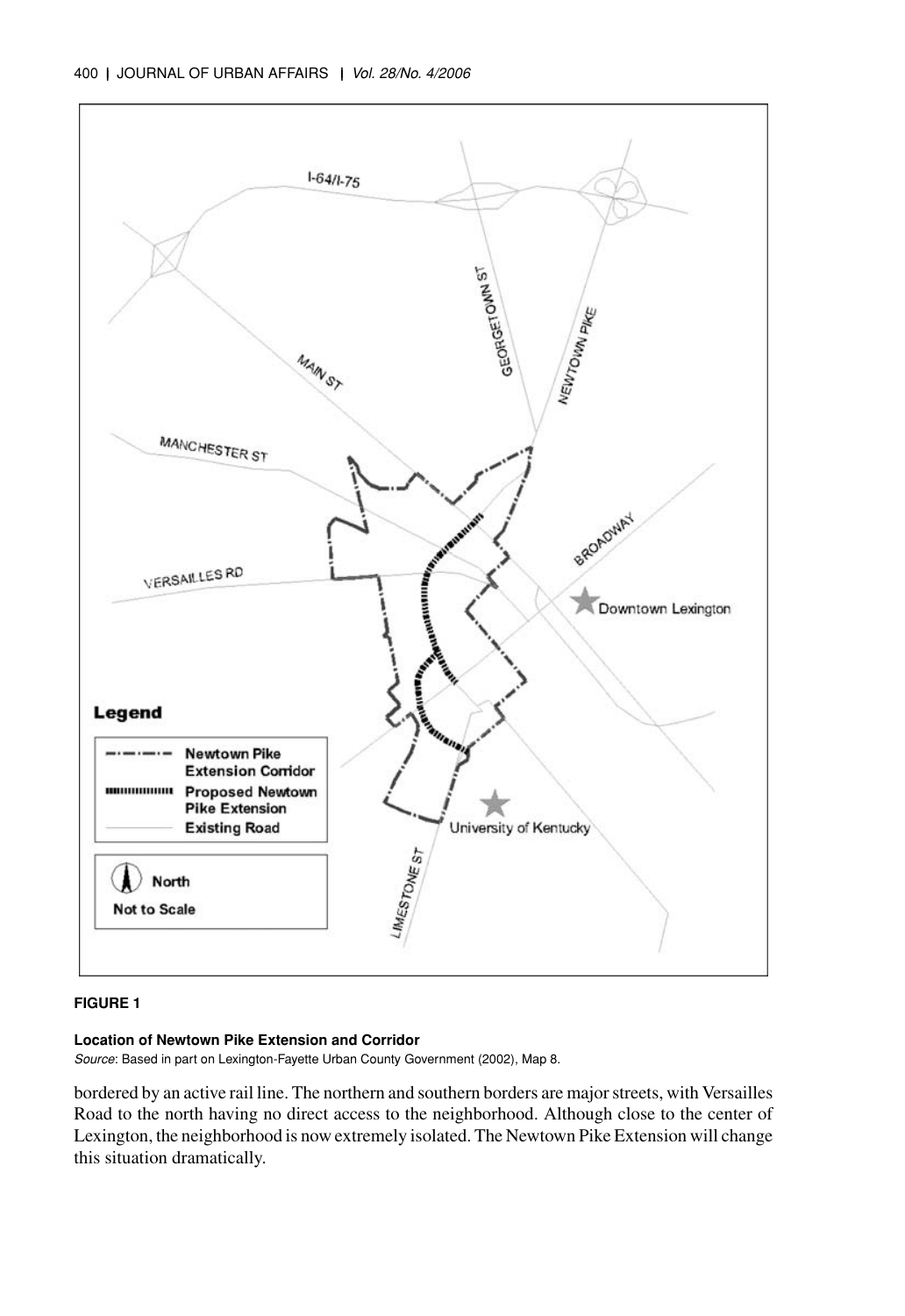

#### **FIGURE 2**

**Location of Southend Park Neighborhood and Block Group 1** *Source*: Based in part on Lexington-Fayette Urban County Government (2002), Map 1.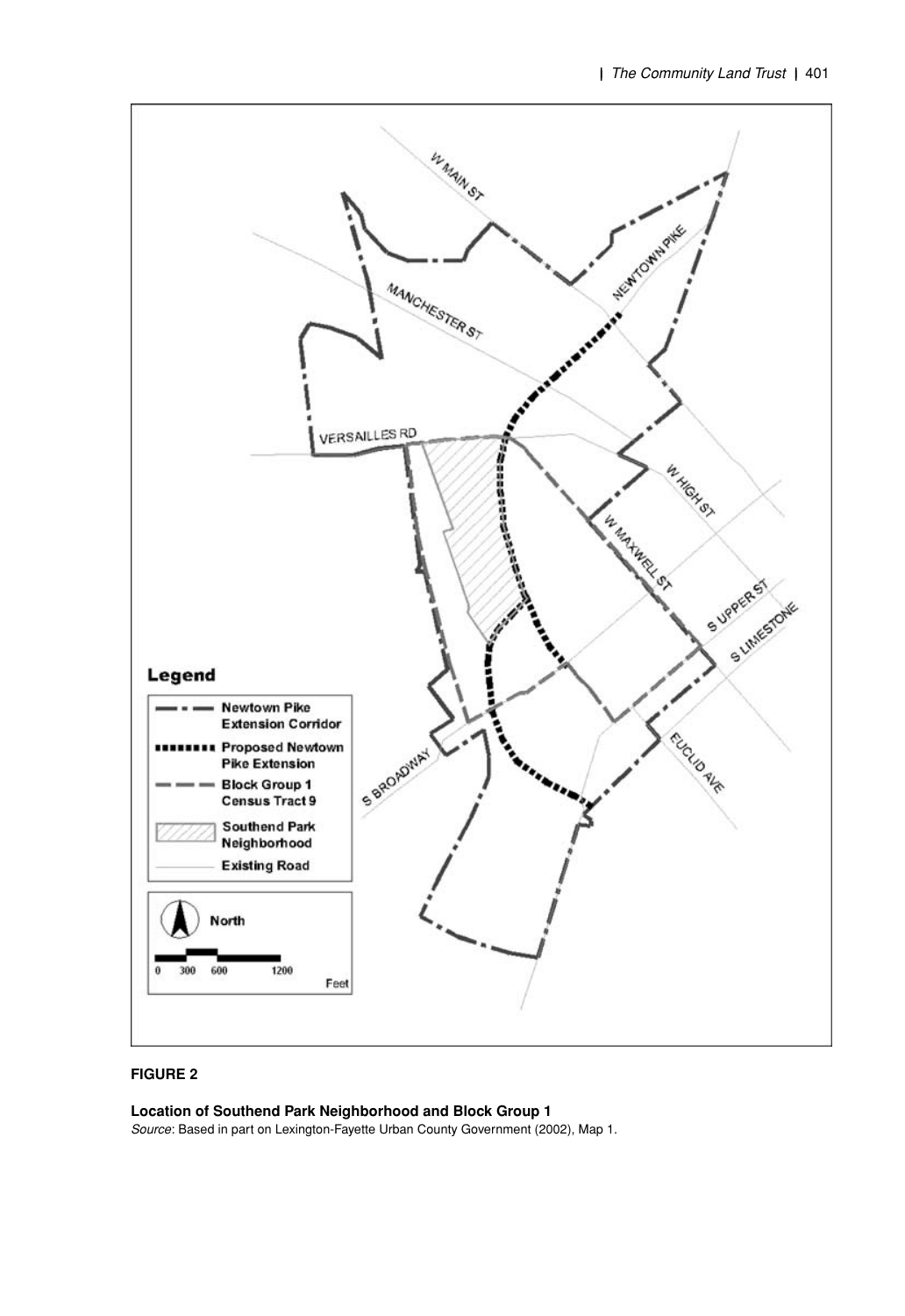In response to this, the highway planners are proposing to completely redevelop Southend Park. A community land trust will be established for the neighborhood so that housing affordability can be maintained. Housing in the rebuilt Southend Park will be available to residents displaced from homes in that neighborhood as well as former residents and low-income residents of other neighborhoods in the Newtown Pike Extension Corridor. Given the nature of the environmental justice issues and the large cost involved in redeveloping the neighborhood, the highway planners were concerned to find a tool for maintaining affordability in perpetuity or, at least, for as long as possible. The community land trust concept surfaced as a viable means to that end.

Community land trusts maintain affordability by effectively removing land from market pressures. Land is held in trust by a board consisting in part of residents of the housing on trust-owned land and in part by other community representatives committed to supporting the public purposes underpinning the trust. Housing built on trust land may be owned or rented by the occupants. In the case of owner-occupied housing, there are strict limits on the amount of capital gains that owners can earn on resale, thus keeping prices low for subsequent buyers. Rental housing can be cross-subsidized by income from other activities of the trust, such as rents earned from commercial uses on trust property. More typically, low-income rental tenants receive assistance through the federal housing voucher (Section 8) program.

Lexington's proposed community land trust raises a number of questions and issues that have relevance for community land trusts generally and, in particular, for the potential for community land trusts as tools for mitigating environmental injustices. The question that the Lexington experiment raises most directly is whether the LCLT should be viewed as a model for highway impact mitigation elsewhere. Given that the environmental impact assessment for the Newtown Pike Extension focuses so much attention on the effects of the proposed highway extension on low-income neighborhoods, and that the community land trust is apparently a solution to the environmental justice problem that the highway will create, will other similar projects also need to consider community land trusts as means for maintaining affordable housing?

The Lexington proposal raises some subsidiary issues. Advocates of community land trusts emphasize the importance of having a strong "community" base for establishing and operating land trusts. Community land trusts are ideally grassroots organizations that have significant support from community residents. In contrast, the LCLT is being created through a top-down approach driven by the highway planners. Although a steering committee, with representation from the neighborhood and various state and local agencies, is developing bylaws and ground lease provisions for the LCLT, the residents of Southend Park are generally suspicious of the redevelopment project. The community land trust is definitely something that is being imposed on them from above rather than something that arose out of the community. How well will the land trust function if residents, particularly homeowners, do not really embrace the concept of communal land ownership?

A related issue is the question of whether homeownership in a community land trust context is a good investment for low-income households. Policies designed to extend homeownership to lower-income groups have in some cases encouraged low-income households to invest their limited resources in what have proven to be bad investments. The limitations on resale gains in a community land trust substantially reduce the value of investments in owner-occupied housing on trust land. African American homeowners in Southend Park are particularly concerned about giving up ownership rights to land. They are all too aware of the "forty acres and a mule" debacle, which will be addressed in more detail below, and are not looking forward to what in some respects looks similar to what happened to their forebears at the end of the Civil War.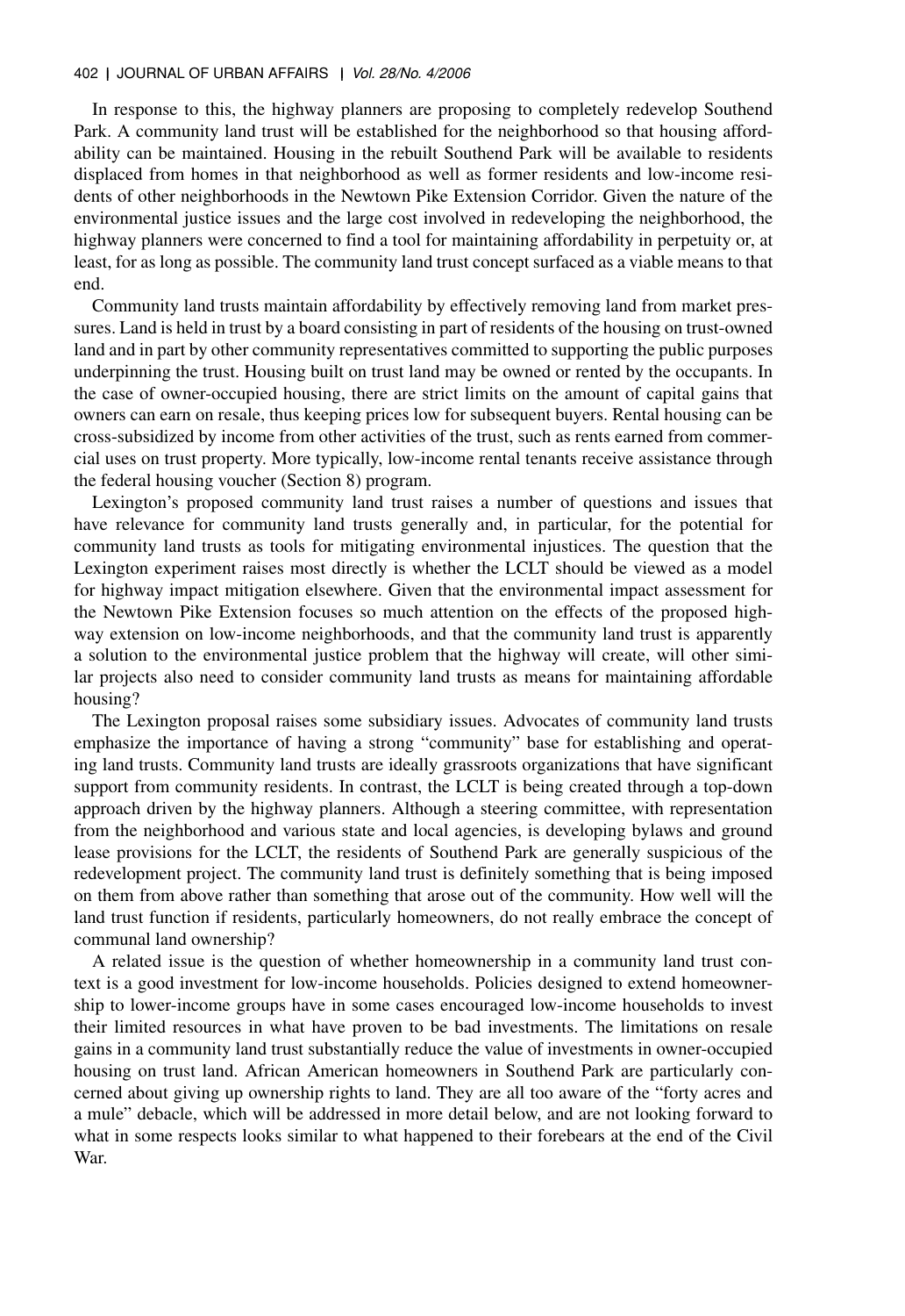The adequacy of subsidies for very low-income renters is also an issue. Although transportation projects can inject substantial resources into the redevelopment of affected neighborhoods, there are strict limits on the duration of relocation benefits available to displaced renters. Given cutbacks in the federal Section 8 rental subsidy program and the likelihood that many renters in Southend Park may not be eligible for Section 8 funding for various reasons, it is not clear how the LCLT will be able to provide long-term affordability to all of the displaced renters who would prefer to remain in the neighborhood.

Before addressing these issues, it will be useful to explain the community land trust concept and, in particular, how such trusts are designed to maintain permanently affordable housing. Following that, the Newtown Pike Extension project and the progress to date in establishing the LCLT will be discussed. Three subsequent sections of this paper will address the issues raised above about the appropriateness of the community land trust as a means for achieving environmental justice in highway or other transportation projects, the suitability of limited equity ownership for lowincome and minority households, and the adequacy of funding for very low-income renters. Finally, we consider the larger question of whether the Lexington experiment can be considered a model for mitigating environmental impacts elsewhere.

Throughout this study, the emphasis is on lessons that can be learned from the LCLT experience that may be relevant to other CLTs and, in particular, to CLTs that might be developed in response to transportation environmental impacts. Given that the LCLT is still in the planning stage, many of the conclusions from this study must be tentative, and there is much more to be learned from the Lexington experiment.

## **COMMUNITY LAND TRUSTS AS TOOLS FOR PROTECTING PUBLIC INVESTMENTS IN AFFORDABLE HOUSING**

#### **Third Sector Approaches to Long-Term Housing Affordability**

The community land trust is one of several tools for providing housing for low- and moderateincome households and maintaining the affordability of that housing for subsequent occupants. Other tools, which are not mutually exclusive, include deed restrictions to maintain affordability, limited-equity condominiums and cooperatives, mutual housing associations, and nonprofit rental housing (Davis, 1994a). This array of approaches to providing affordable housing comprises a "third sector" in housing provision that goes beyond the usual private and public sector approaches to housing provision by combining private ownership of land and housing with techniques for maintaining affordability (Davis, 1994c).

Generally, these third sector approaches operate by extracting property from the market that is, by "decommodifying" housing, to use Achtenberg and Marcuse's (1986) term. This is accomplished in the case of owner-occupied housing by limiting the owners' equity interests in the property and restricting the gains that can be earned on resale. In the context of a CLT, homeowners own the buildings they occupy, but not the land. In the basic CLT model, gains on resale can be earned only from increases in the value of the buildings, and those gains are usually limited to a fraction of the increase in market value. At the same time, buyers must meet income restrictions. In the case of rental housing, ownership by mutual housing associations or other nonprofit organizations is a means to minimize incentives for individuals to extract profits from increases in property values. Thus rents reflect historic costs rather than current market conditions, and rents remain affordable to low- or moderate-income tenants over time.

Advocates argue that CLTs offer a better means for maintaining affordability than other third sector methods.<sup>1</sup> This is due primarily to a governance structure that reduces the ability of the CLT to revert to market prices. The standard CLT board structure includes one-third occupants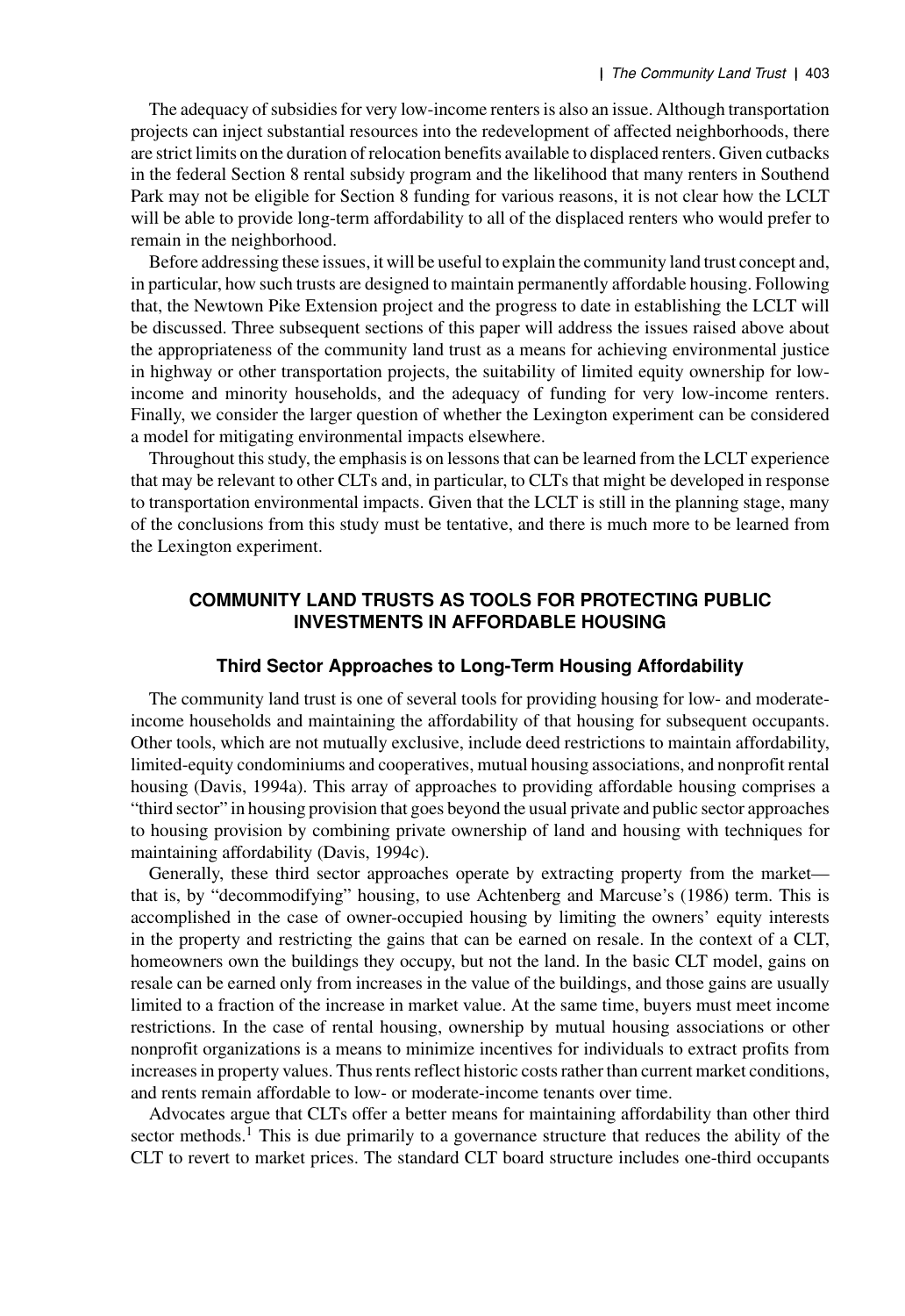or other leaseholders, one-third community representatives who are members of the CLT but not leaseholders, and one-third public representatives who may be public officials or employees of nonprofit organizations involved in setting up the CLT (Institute for Community Economics, 2002). This governance structure means that only one-third of the board members have any financial incentive to dissolve the CLT to reap windfall gains by selling their properties at market rates. Two-thirds of the members are fully committed to maintaining long-term affordability.

In contrast to CLTs, the other third-sector techniques may provide less certainty about long-term affordability. Deed restrictions require third-party enforcement, which is likely to be haphazard, and they become more difficult to enforce over time. Limited-equity condominiums and cooperatives tend to be controlled entirely by their residents, who may choose to eliminate limited-equity provisions. In some cases, federal and state programs to fund cooperatives have mandated that affordability be maintained, but only for specified periods of time. For example, New York's "Mitchell-Lama Act" provided property tax exemptions and reduced interest rate loans for cooperative developments and led to the production of about 60,000 units in the 1950s and 1960s (Sazama, 2000). Resale values were limited to the original purchase price plus the unit's portion of the paid-off mortgage, but these limitations applied for only 20 years. Similarly, the Federal Housing Administration provided below-market interest rate loans for the development of cooperatives during the 1960s and 1970s and required that affordability be maintained, but only for the term of the HUD-subsidized mortgage, usually 40 years.

If market values increase significantly, residents of limited-equity condominiums and cooperatives have very strong incentives to remove restrictions on resale values. Because these residents usually have the legal right to change bylaws, there is often little or no effective means for enforcing long-term affordability. Davis (1994a, p. 87) notes that, "Many cooperative housing corporations that were limited equity cooperatives when founded are market-rate cooperatives today."

Like limited equity cooperatives, mutual housing associations and other forms of nonprofit rental housing offer no guarantees of long-term affordability. Such organizations can choose to cash out properties in high-value locations as a means for generating capital. Krinsky and Hovde (1996) note that MHAs could (and sometimes do) operate like CLTs in order to perpetuate affordability, but that they are more likely to resemble limited equity cooperatives.

Of the various third-sector models, it seems that CLTs offer the greatest potential to preserve long-term affordability. However, the number of CLT units developed to date is relatively small compared to the other models, so the practical utility of the CLT model remains to be demonstrated in a conclusive way.

#### **Georgist Antecedents and Analogies with Public Leasehold Systems**

Soifer (1990) points out the intellectual links between the ideas of the 19th century reformer Henry George and those of advocates of CLTs (see George, 1975). George argued that land is not produced as a result of any individual human effort, and that the investment returns to land should therefore accrue to the community rather than to individual landowners. Krinsky and Hovde (1996, p. 11) note "The CLT concept is based on the notion that much property value is created not by the individual property owner, but by society at large ..." Moreover (p. 12): "The CLT model proposes that individual owners should not be able to reap private profits from this socially created value and that this 'social equity' should be preserved and controlled by the community, for the benefit of the community as a whole."

George considered public ownership of land as a means for value recapture, but he concluded that a tax on land would be more feasible. He referred to this tax on land as a "single" tax because he advocated elimination of other taxes, such as taxes on labor, and believed that a tax on land value would be sufficient to fully fund the activities of government. In practice, the single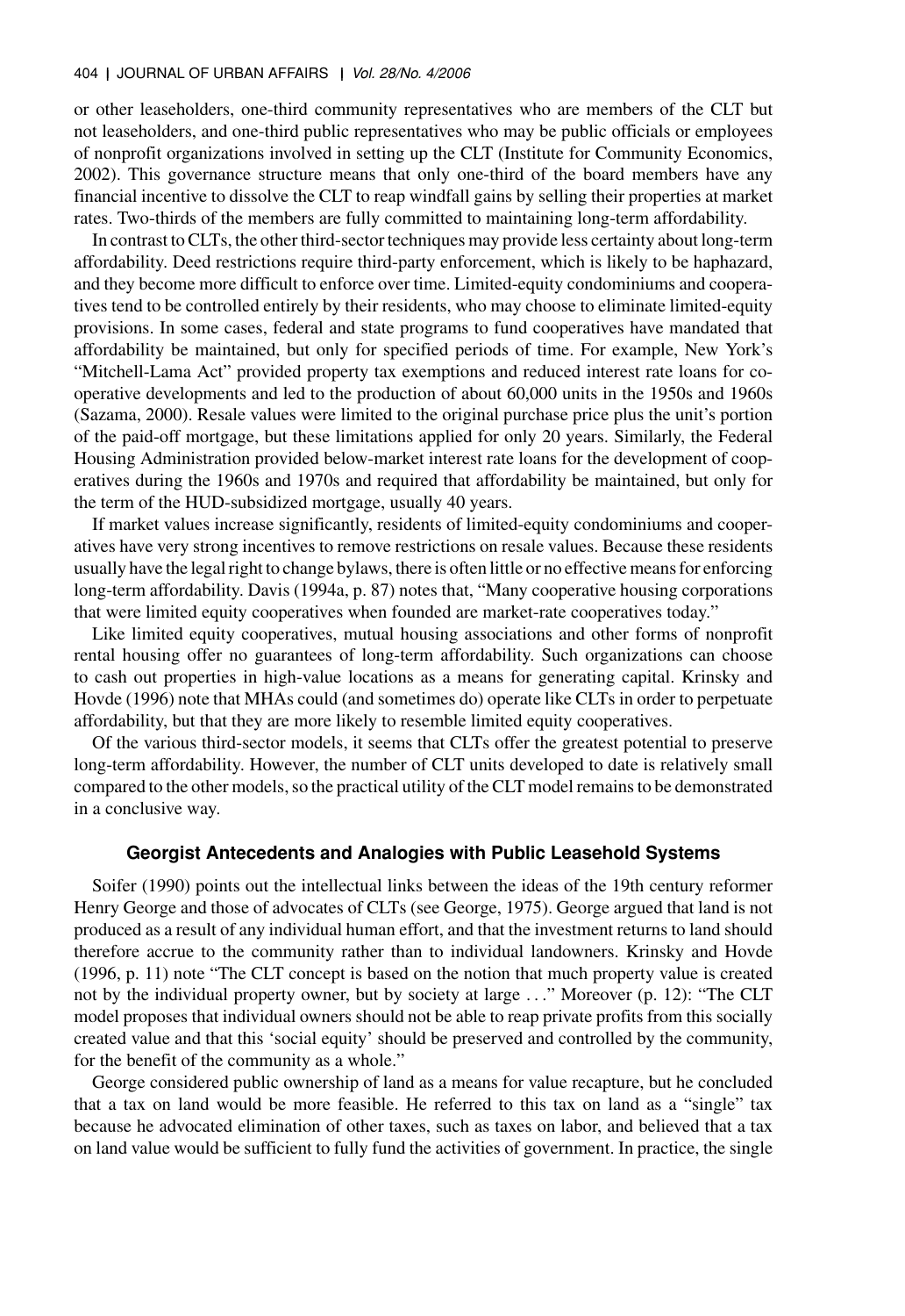tax concept has not been implemented anywhere in its pure form, but some communities have applied Georgist ideas in a limited way. Pittsburgh, for example, has taxed land more heavily than buildings in the belief that taxes on land are less of a disincentive to development than are taxes on buildings (Bourassa, 1987). Other communities, in some cases influenced by Georgist ideas, have adopted public ownership of land with leasehold as the main or only form of land tenure. These include several small enclaves in the United States, as well as places such as Hong Kong, Singapore, Canberra (Australia), Israel, The Netherlands, Sweden, and Finland (Bourassa & Hong, 2003).

In some cases, the leasehold system is used to control the cost of housing in a manner somewhat analogous to CLTs. In Sweden, land has been provided at below-market rents to encourage the development of affordable housing (Mattsson, 2003), and Hong Kong has allocated sites at low or no cost for the development of public housing (Hong, 2003). Although highly unlikely to ever exist on a large scale in urban areas in the United States, in other places where public leasehold is the main form of land tenure housing affordability can be achieved and maintained in much the same way as through CLTs. One threat in these cases is pressure from leaseholders to acquire freehold rights to land (usually at a discount) and from municipalities to free up capital in land. Such pressures have been experienced, for example, in Sweden (Mattsson, 2003).

#### **The Experience with Community Land Trusts in the United States**

The experience to date with CLTs has been limited. The first CLT was founded in rural Georgia in 1968 to provide agricultural land for use by black farmers.<sup>2</sup> By the late 1980s, there were about 65 CLTs in the United States with 1,000 housing units (Soifer, 1990). By 1995, there were 84 CLTs with 4,000 units (Krinsky & Hovde, 1996). As of mid-2005, the Institute for Community Economics estimated that there were 160 active CLTs with about 6,000 housing units.<sup>3</sup> The number of CLTs has grown slowly, and the number of units provided makes a miniscule contribution to the supply of affordable housing in the United States.

Little or no analysis has been done to date on the reasons for the success or failure of the CLT model.4 A major problem may be the limitations on wealth accumulation, particularly for minority families and in a context where numerous other programs support access to homeownership with little or no restrictions on owners' equity interests. This issue, which will be discussed below in more detail, may account for the small number of CLTs created to date. And, of those created, we do not know how many have failed, how many are limping along with a low rate of production, and how many could be considered successful, at-scale, producers of significant numbers of affordable housing units.

Lack of commitment to restricted equity forms of ownership, combined with internal conflicts and inadequate funding and staff, may account for the limited success of CLTs to date. Krinsky and Hovde (1996) give the example of the United Hands CLT in the Kensington neighborhood of Philadelphia, a neighborhood that has been subject to considerable disinvestment. The CLT was incorporated in 1988 but was on its last leg by 1994. Racial tensions between Latinos and African Americans were one problem. Community and public representatives on the board lost interest and stopped participating. Some residents stopped paying mortgages and the CLT used operating funds as a stopgap until those funds ran out in 1994. Staff were laid off as funds disappeared and interest in the CLT model dissipated.

In contrast, the Burlington Community Land Trust (BCLT) has been relatively successful in providing affordable housing in the Burlington, Vermont, area. The BCLT had a broad base of support when it was founded in 1984 with support from the municipal government (Davis, 1994b; Soifer, 1990). In spite of difficulties with properties that turned out to be uneconomical to redevelop, BCLT continues to grow and still receives support from the city. As of early 2006,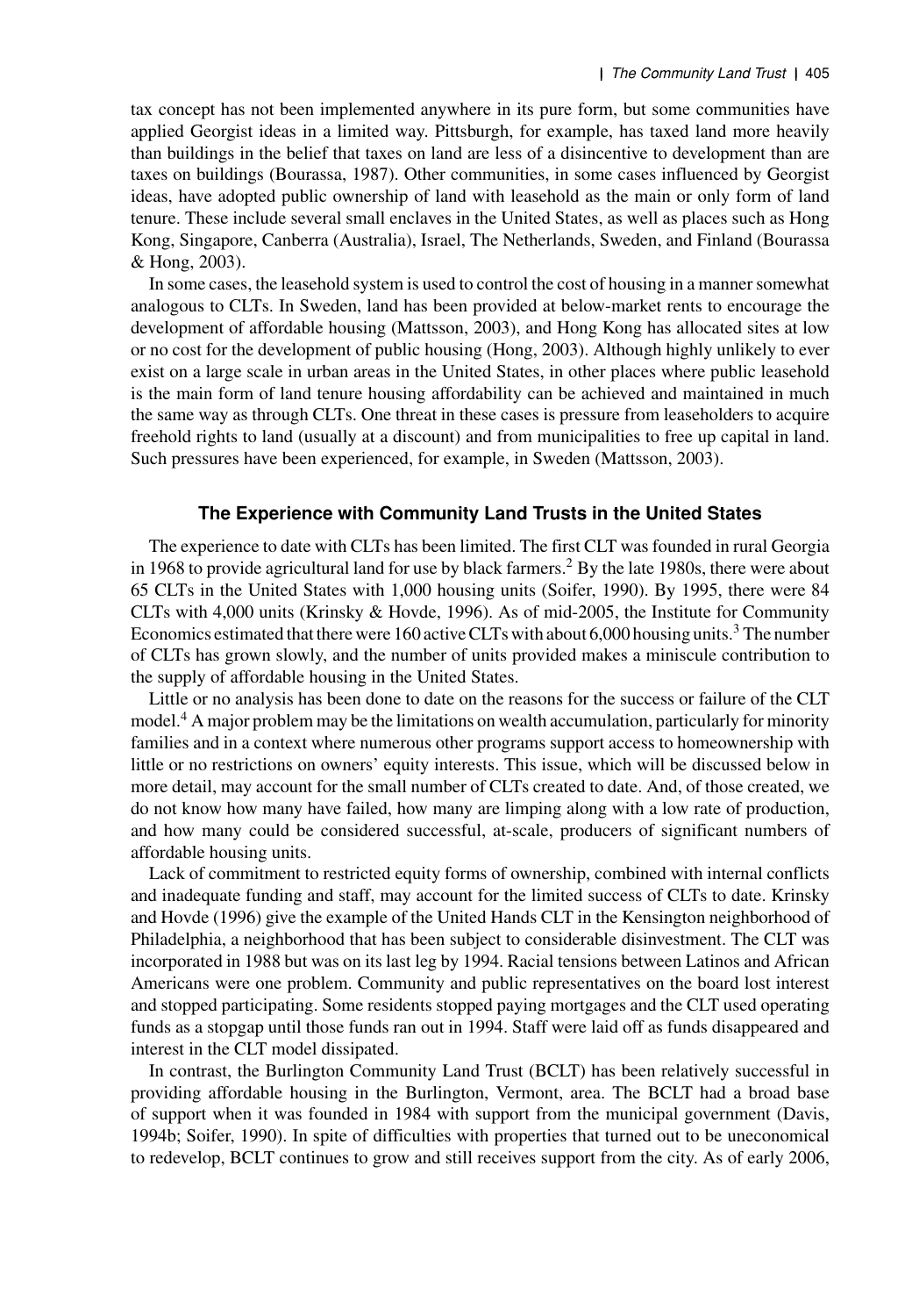it had 755 housing units, including 375 rental apartments and 380 shared appreciation or limited equity single-family homes and condominiums.<sup>5</sup>

In summary, there is relatively little published information about the experiences of land trusts in the United States. We do know that they provide only a small amount of affordable housing today relative to other third sector and public and private modes of delivery. Relatively few seem to operate "to scale" and some have struggled with poor management and lack of commitment on the part of lessees and board members. Why there are so few truly successful land trusts and whether the concept offers significant potential for growth are questions that remain to be explored.

## **THE NEWTOWN PIKE EXTENSION AND THE LEXINGTON COMMUNITY LAND TRUST**

#### **The Newtown Pike Extension**

The Newtown Pike Extension was first proposed as early as the 1930s, in a master plan for the City of Lexington.<sup>6</sup> It was proposed again during the 1960s and 1970s as a limited-access highway that would have caused significant disruption in the community. In particular, it would have obliterated most of the Davis Bottoms neighborhood that is now being planned for redevelopment (Woolpert Consultants, 1981). There was significant opposition from the community and the draft environmental impact statement was not approved. Subsequently, the state transportation department proposed another limited-access highway that would follow the disused rail spur that remains the preferred alignment for the route. The municipal government proposed instead a four-lane "boulevard" with at-grade intersections with the same alignment. This proposal was accepted by the state, but no real progress was made on it until the late 1990s.

Increasing traffic problems during the 1990s led to reconsideration of the Extension project. The main motivation was to allow better access from the north to the University of Kentucky campus. The Lexington-Fayette Urban County Government (LFUCG) initiated a planning process in 1997. A committee of stakeholders was established in 1998, and the project was given priority for funding by the U.S. government in that same year. A preferred corridor for the Extension was chosen by the LFUCG Council in 2000. In 2001, authorization was given to prepare a corridor plan and an environmental impact statement. The *Newtown Pike Extension Corridor Plan* was approved by the LFUCG Planning Commission in 2002 (Lexington-Fayette Urban County Government [LFUCG], 2002).

The *Corridor Plan* identifies the lower or western part of the Davistown neighborhood as a site for redevelopment to mitigate the environmental justice impacts of the Extension. The plan proposes an "urban village" concept, combining a mix of single-family, two-family, and multifamily dwellings as well as community service and commercial activities. It also mentions the possible use of a CLT as a neighborhood revitalization tool (p. 65). It proposed that a plan for the urban village be completed in 2003.

## **The Southend Park Neighborhood**

Southend Park is a new name for the lower or western part of Davistown, taken from the name of a public park in the neighborhood. The area has been commonly referred to as Davis Bottoms, reflecting its relatively low elevations.<sup>7</sup> The area was originally developed in the mid-19th century with homes for African American railroad workers, although the area is currently racially mixed. The *Irishtown-Davistown Neighborhood Redevelopment Plan* (Woolpert Consultants, 1981) notes: "Housing conditions in the Irishtown-Davistown Study Area are among the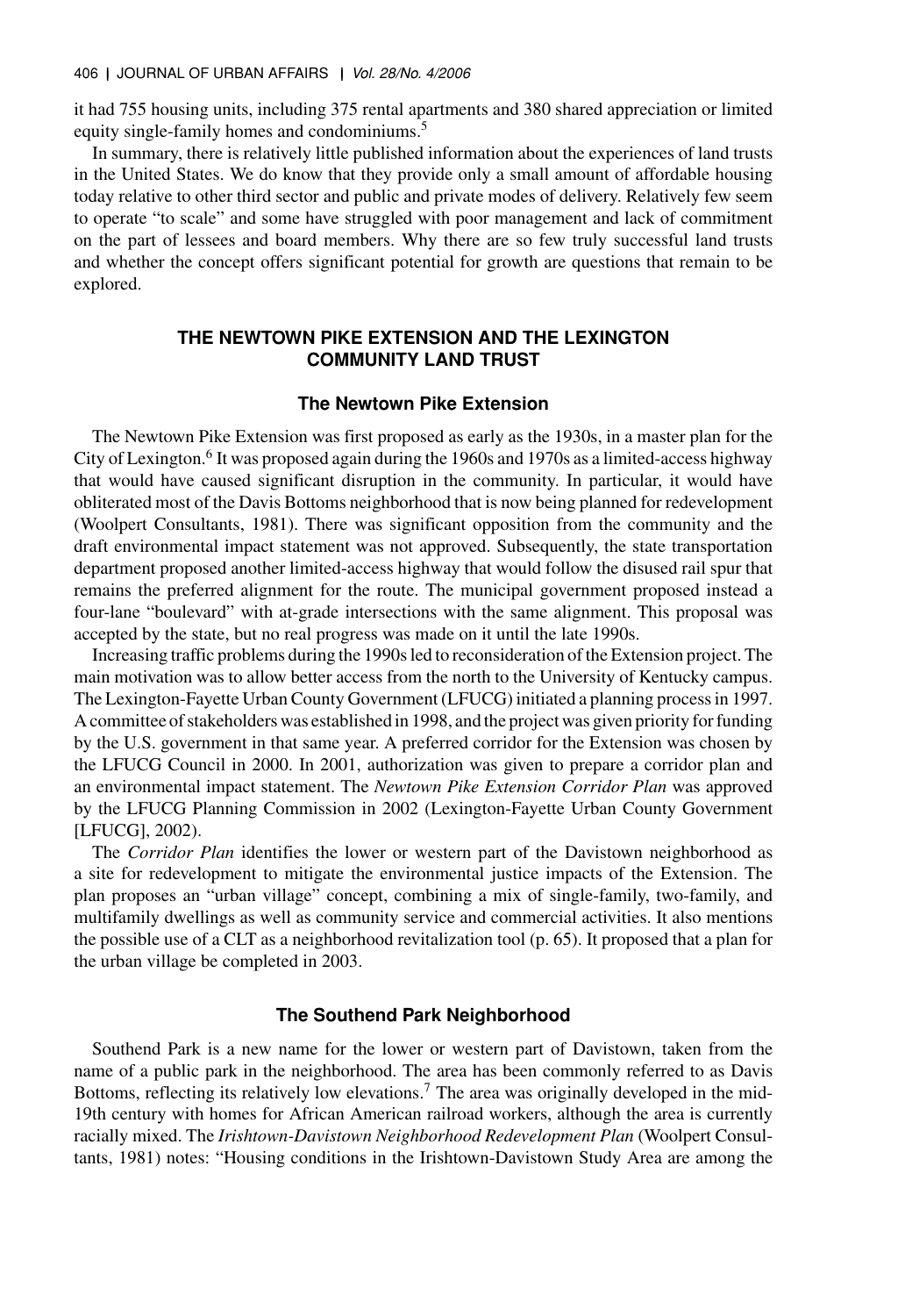worst to be found in Lexington and Fayette County" (p. 7). The income distribution in Davis Bottoms in 1980 was 11.5% low income (defined in this case as equal to or less than 80%, but greater than 50% of the area median) and 88.5% very low income (equal to or less than 50% of the area median). Over 95% of the 94 housing units in Davis Bottoms were classified as having major deficiencies or dilapidated. No units were classified as "sound."

By the time the *Southend Park Urban Village Plan* was completed in 2003 (EHI Consultants et al., 2003), the number of dwellings had declined to 42, of which only 28 were occupied by a total of 67 persons. Inappropriate land use controls and ongoing uncertainty about the location of the Extension had caused continuing disinvestment and decline. According to a survey of building exteriors undertaken for the *Southend Park Plan*, some 93% of structures were considered unsound or in disrepair and in violation of code. Only 39% of surveyed units in Southend Park and in the path of the Extension were owner-occupied, compared with about 55% in Fayette County as a whole.<sup>8</sup> In spite of this, residents have significant ties to the neighborhood, with an average length of residency of 31.2 years; over half have relatives in the area and 94% expressed a desire to remain in the neighborhood if it were possible to purchase a home.

Although census data are not ideal for analyzing Southend Park, they do give some indication of how the neighborhood compares with the rest of Lexington and Fayette County. The smallest census unit for which income data are reported is the block group. For the 2000 census, Block Group 1 of Census Tract 9 (see Figure 2) contains all of Southend Park, plus the remainder of Davistown and a small adjacent area to the southeast. Median household income in 1999 for the block group was \$20,078, compared with \$39,813 for Fayette County. Some 58% of households and 72.6% of children were below the poverty level.<sup>9</sup> Although rents tend to be lower in the area than in Fayette County as a whole, the lower incomes mean that housing affordability problems are more severe. Specifically, median gross rent (i.e., including utilities) as a percentage of household income is 41.8% in the block group compared with 25.4% in Fayette County. Median owner-occupied home values (estimated by owners) were \$82,700 in the block group, compared with \$110,800 for Fayette County. The block group median undoubtedly overstates values in Southend Park; the average assessed value for property taxation purposes across all dwellings in the neighborhood is only \$20,000 (EHI Consultants et al., 2003). Most of the owners do not have mortgages, however.

The bulk of the 25 acres in the Southend Park neighborhood continues to be zoned for industrial use, while only 20% is actually used for industry. Residents asked to have inappropriate industrial zoning changed in 1968, but uncertainty about the impact of the Extension led to no action. The 1981 *Irishtown-Davistown Plan* recommended allowing light industry and warehousing to expand and disallowing any additional housing in the southern part of Davis Bottoms. Redevelopment of new housing in the northern, primarily residential part of the neighborhood, was also recommended. Again, nothing happened in response to these recommendations because of the uncertainty regarding the highway.

The *Southend Park Plan* was approved by the LFUCG Planning Commission in November 2003 (EHI Consultants et al., 2003). This plan describes the site as follows (p. 3):

The neighborhood is sparsely populated, with a significant number of substandard housing units, an aging and inadequate infrastructure system of badly deteriorated streets, curbs, sidewalks, sanitary and storm sewers. ... [A] mix of scattered industrial, commercial, recreational and residential land uses ... coexist in an incompatible and non-conforming land use pattern, thereby creating a less than desirable neighborhood. ... Single-family houses are located next to a steelyard and auto repair garages with outdoor storage of materials and vehicles.

The plan proposes a mix of housing types and tenures, including at least 35% subsidized housing and 50% owner-occupied housing. Some 155 housing units would be developed to house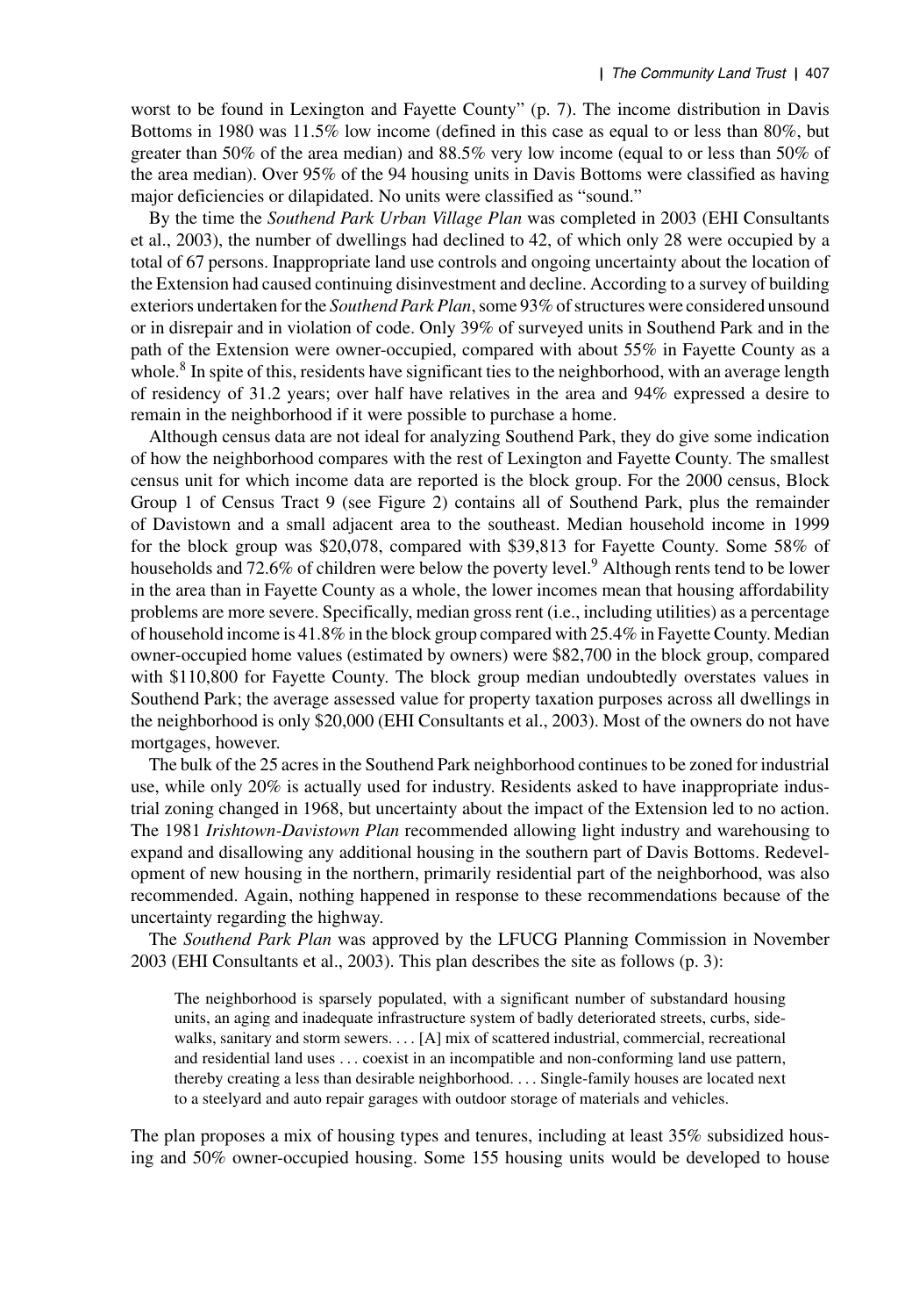374 persons. Residential uses would occupy seven acres, or 28% of the total land area, parks, and open space nine acres (36%), and institutional and community service uses two acres (8%). The balance would be taken up by commercial uses and streets.

The primary goal of the plan is to allow existing residents to remain in the neighborhood although, as noted below, former residents of Davis Bottoms and residents of other neighborhoods in the highway corridor will also be given priority in allocating the new housing. The *Draft Environmental Impact Statement* (*DEIS*) identifies increased land values and possible displacement as the greatest threat to residents of Davistown. The Newtown Pike Extension will open up the area to development pressures from both downtown Lexington and the University of Kentucky main campus. This should lead to significant private-sector redevelopment activity in the Southend Park area as well as other parts of Davistown. It is unlikely that existing residents would be able to remain in the neighborhood after the area is redeveloped, due to higher housing costs.

## **The Lexington Community Land Trust**

Like the *Corridor Plan*, the *Southend Park Plan* mentions the CLT model as a possible tool. A team of federal, state, and local officials was established in August 2003, to consider land ownership options for the redeveloped Southend Park. The three options considered were (a) private ownership with deed restrictions, (b) ownership by a community development corporation, and (c) ownership by a community land trust. These three options were evaluated with respect to several required and desired attributes, including the requirements that long-term affordability be protected and that the public's financial investment be protected.

Overall, the CLT model emerged as the option that appeared to best meet the various criteria.<sup>10</sup> Deed restrictions were least likely to satisfy the criteria. For example, neither deed restrictions nor community development corporations provide mechanisms for maintaining long-term affordability because neither can guarantee that resale prices will be affordable indefinitely. In contrast to the two other options, deed restrictions fail to protect the public's investment over the longterm, do not involve the community in land ownership and planning, do not provide a means for community ownership and transfer of properties, and do not provide a means for supplying rental housing. CLTs, on the other hand, are well-suited to provide financial training and social and economic support. The project team settled on the CLT model in February 2004. The CLT proposal is the main focus of the *DEIS*, which was approved in November 2005.

Soon after choosing the CLT model, in March 2004, Lexington's mayor appointed a Steering Committee to develop the concept. The committee consists of neighborhood and community representatives, as well as officials from local and state agencies involved in the highway project.<sup>11</sup> Early meetings of the Steering Committee included discussions of the priorities for allocating units in the mitigation area and the geographical scope of the proposed land trust. Priorities for housing were determined to be (a) current residents of the mitigation area, (b) low-income residents of the 400-acre *Corridor Plan* area, (c) low-income former residents of the mitigation area and relatives of current residents (this category was included because of the many decades of highway planning and lack of action), (d) low-income residents of Fayette County, and (e) other low-income households.

In terms of geographical scope, the primary options were to include only the Southend Park neighborhood or some larger area. On balance, a larger geographical base seemed to offer greater advantages, including broader support from the community, better opportunities for fundraising, and more potential to have a beneficial impact on the community. Disadvantages might include lack of accountability and higher management costs. Neighborhood representatives on the Steering Committee were also concerned that a larger geographical base would divert attention from the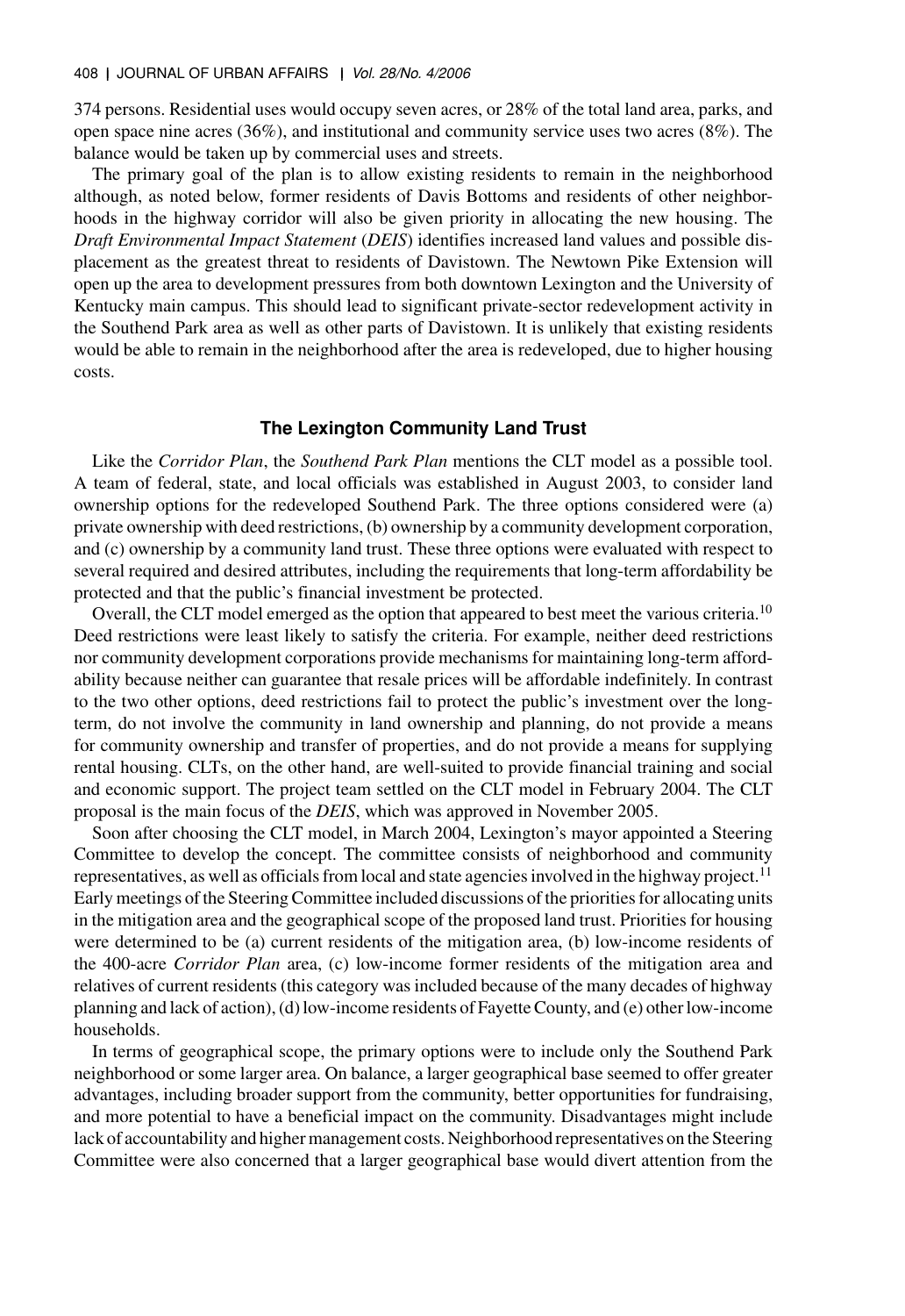redevelopment of Southend Park, while other committee members emphasized the broad need for affordable housing throughout Fayette County. Federal Highway Administration officials expressed a concern that the CLT be designed to focus on the mitigation area, while at the same time allowing it to eventually benefit other parts of the county. Finally, the Steering Committee settled on Fayette County as the service area for the CLT, with a stipulation in the bylaws that no activities would take place outside of Southend Park during the first 10 years of the CLT's existence.<sup>12</sup> Consistent with the choice of a large service area, a decision was made to name the trust LCLT.

The Steering Committee has also decided to establish the LCLT as a nonprofit membership organization. Consistent with the guidelines promulgated by the Institute for Community Economics (2002), there will be two classes of membership: (a) regular members and (b) supporting members. The regular members consist of lessee members and general members. The lessee members "lease or own housing from the Corporation [that is, the LCLT] or ... lease or own housing that is located on land leased by another entity from the Corporation."<sup>13</sup> The general members are either identified as such in the Articles of Incorporation or participate in an orientation meeting, submit an application including a statement of support for the CLT, and pay dues. All regular members are entitled to vote at membership meetings. Supporting members pay dues and may attend meetings, but do not have voting rights.

The proposed structure for the Board of Directors also follows the guidelines of the Institute for Community Economics. In particular, the proposed 12-member LCLT board has the standard tripartite structure, with one-third consisting of "lessee" representatives, one-third "general" representatives of the Fayette County community, and one-third representatives of the public interest. Until the Newtown Pike Extension project is completed, three of the public positions will be reserved for representatives of the LFUCG, the Kentucky Transportation Cabinet, and the Federal Highway Administration.<sup>14</sup>

In early 2005, the LCLT Steering Committee began to consider ground lease provisions. Although a number of decisions were made by mid-2005, the key provision concerning the resale formula had not yet been determined. After community ownership and control of land, restrictions on resale of property are probably the most controversial aspect of CLTs. Thus, it is not surprising that discussion of this topic was deferred until after less difficult issues were resolved.

## **HIGHWAY ENVIRONMENTAL IMPACTS, SOCIAL JUSTICE, AND COMMUNITY LAND TRUSTS**

#### **Social Justice and Environmental Impact Assessment**

Social justice issues became a part of environmental impact assessment following President Clinton's Executive Order 12898, which required federal agencies to consider and mitigate "disproportionately high and adverse" effects of their policies and activities on minority and lowincome populations (U.S. President, 1994). The Executive Order also requires greater public participation on the part of affected groups. With respect to the Federal Highway Administration, the Executive Order was articulated by FHWA 6640.23 (U.S. Department of Transportation, 1998), which defines key terms such as "adverse effects," "low-income," and "minority" and gives instructions for avoiding and mitigating environmental injustices. Adverse effects cover a range of health and environmental impacts, including social and economic changes such as "disruption of community cohesion" or "displacement of persons, businesses, farms, or nonprofit organizations" (FHWA 6640.23,  $\S$  2.f.). "Low income" refers to households below the poverty line, while "minority" refers to individuals who are black, Hispanic, Asian American, American Indian, or Alaskan native.15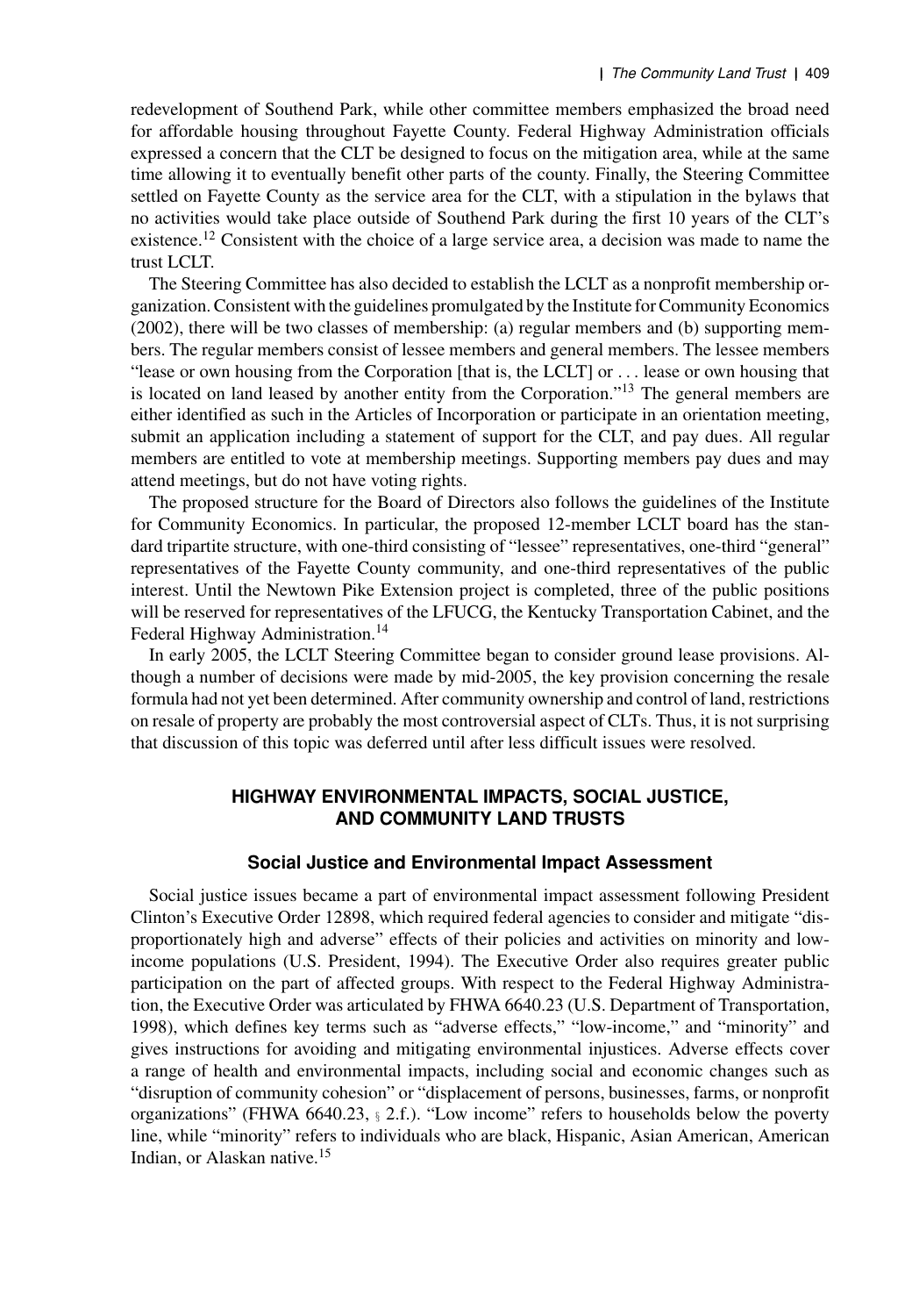The FHWA regulations require the agency to avoid disproportionately high and adverse impacts on minority and low-income populations and to consider "mitigation and enhancement measures and potential offsetting benefits to the affected minority or low-income populations" ( $\S$  6.b.). Environmental justice impacts must be addressed in planning and environmental impact assessment documents.

The Executive Order and the FHWA regulations make it clear that projects such as the Newtown Pike Extension require measures to mitigate environmental injustices. The road project will cause significant development pressures in the Davistown area, with widespread displacement, particularly in the Southend Park area, which has a very high poverty rate. The redevelopment of the neighborhood with new affordable housing and services will help to prevent displacement of residents and disruption of the community, and will also help to offset the adverse impacts of development pressures elsewhere in the Newtown Pike Corridor. The redevelopment project seems to follow fairly directly from the analysis of impacts on neighborhoods within the Corridor. What is particularly innovative about the Lexington case is the proposal to establish a CLT to ensure that housing remains affordable in perpetuity.

#### **Community Land Trusts and Environmental Justice**

The CLT proposal appears to go beyond what would previously have been considered adequate mitigation measures in such circumstances. Fundamentally, the CLT model was chosen by the planning team because it offers a means to ensure perpetual affordability of homeownership and, possibly, rental housing. Also, the CLT model offers support services and a common focus for the neighborhood that should help to maintain community cohesion. Moreover, it gives the community a meaningful role in the operation and management of its own affairs.

The CLT is viewed by the highway and community development planners as a means for preserving the value of the public's substantial investment in redevelopment of infrastructure and new affordable housing in the neighborhood. In effect, the Lexington planners have come down on the side of preserving the public's investment in housing rather than maximizing the wealth of low-income home buyers. This range of choices is reflected in an ongoing debate regarding low income and minority homeownership policy. On the one hand, some officials wish to preserve public subsidies for home buyers to help additional low-income buyers in the future. On the other hand, some desire to integrate low-income and minority households as quickly as possible into the mainstream by not requiring repayment of subsidies.

Variations in the ways that down payment subsidies are structured reflect these different philosophies.16 In some cases, subsidies are in the form of interest-free second mortgages that require repayment when the subsidized house is sold; in the case of "soft" second mortgages, no repayment is required as long as the home is not resold for some minimum period of time (such as 5 years). The philosophy underlying the latter approach also serves as the basis for the idea of Individual Development Accounts (IDAs), which match low-income households' savings account deposits (Sherraden, 1991). The IDA concept recognizes the fact that low income translates into an inability to accumulate wealth. The IDA matching funds accelerate the accumulation of wealth and thereby facilitate the purchase of a house or, in some cases, the establishment of a small business or the pursuit of higher education. These matching funds need not be repaid if used for approved purposes.<sup>17</sup>

In spite of the arguments in favor of wealth accumulation among minority and low-income households and, consequently, in opposition to resale restrictions, it seems that the approach taken by the planners in Lexington is more consistent with Executive Order 12898 and the FHWA implementation regulations. Although approaches other than establishment of a CLT could avoid destroying the existing community initially, rising land values and development pressures would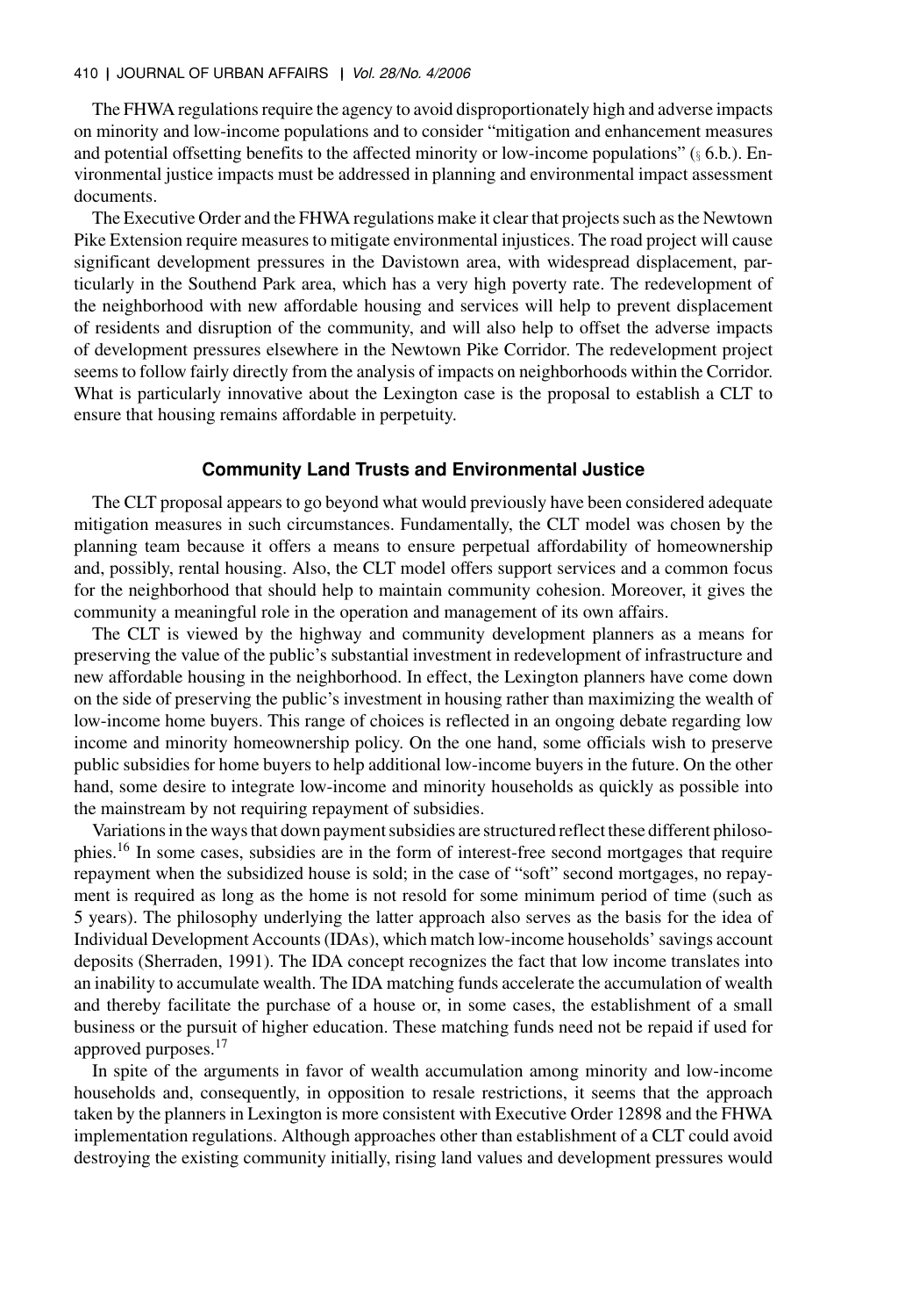eventually push low-income households out of the neighborhood. In other words, alternative approaches could delay the adverse impacts of the highway on the community but they ultimately would not be able to prevent them.

Although the CLT model meets the highway planners' criteria, the use of a CLT as a highway environmental impact tool raises a difficult issue that could be a major stumbling block in some circumstances. Advocates and staff of CLTs emphasize the importance of a strong community base of support.<sup>18</sup> In the Lexington case, the CLT is being imposed on the community by the planners. The community in this case is very suspicious of the planners; many residents have spent decades living in the shadow of a proposed highway project that never materialized but nevertheless has had considerable adverse impacts on the neighborhood. The planners are well aware of this and have worked hard to overcome the problem. Early in the process they appointed a neighborhood liaison, and they have held numerous community meetings. They have encouraged the formation of a neighborhood association and ensured that there is significant neighborhood representation on the CLT Steering Committee. In spite of these efforts, residents are still skeptical and suspicious about the highway project and the CLT. Whether the community will ever fully embrace the CLT model remains to be seen.

## **FORTY ACRES AND A MULE: THE SYMBOLIC AND INVESTMENT VALUE OF LAND OWNERSHIP**

#### **The Symbolic Importance of Land Ownership**

The American Dream of homeownership remains an elusive goal for many low-income households, particularly low-income African Americans. In that context, the CLT concept is particularly difficult to digest for African American households. African Americans in Southend Park are well aware of the "forty acres and a mule" debacle that took place after the Civil War. Many freed slaves had reason to believe that they would be allocated 40 acres and a mule or two as a part of land reform in the South following the war. Congress created the Bureau of Refugees, Freedmen, and Abandoned Lands and authorized abandoned and confiscated plantations to be divided into 40-acre plots and then rented or sold to former slaves. Congress also authorized the provision of rations and supplies to the freedmen to help them to establish small farms. In part, because Congress failed to appropriate funds for this purpose, the director of the new Bureau decided to lease land to the freedmen to yield a source of revenue to cover the cost of rations and supplies. However, before the Bureau could accomplish much, President Andrew Johnson granted amnesty to the former plantation owners. Subsequently, the Southern Homestead Act made public lands available to freedmen in theory, but generally not in practice (Oubre, 1978).

On one level, "forty acres and a mule" is raised in the Lexington context because of the fear that the CLT and opportunities for homeownership represent yet another promise that is likely to be broken. Once homeowners see new housing under construction on the site, this concern will dissipate. On another level, the post-Civil War debacle parallels what is happening in Lexington in a more subtle way. Following the war, many freedmen wanted and expected to become owners of 40-acre plots. Congress's halfhearted efforts to make things right for the former slaves resulted initially in a policy requiring that the 40 acres be rented, at least until the lessees could save enough to buy the plots outright. Similarly, most homeowners or potential homeowners, particularly African Americans, would prefer freehold ownership of the land rather than a leasehold arrangement. In this context, leasehold is a second best arrangement that, for upwardly mobile households at least, could only be viewed as a possible step along the way to purchase of a house with fee simple ownership of the underlying land.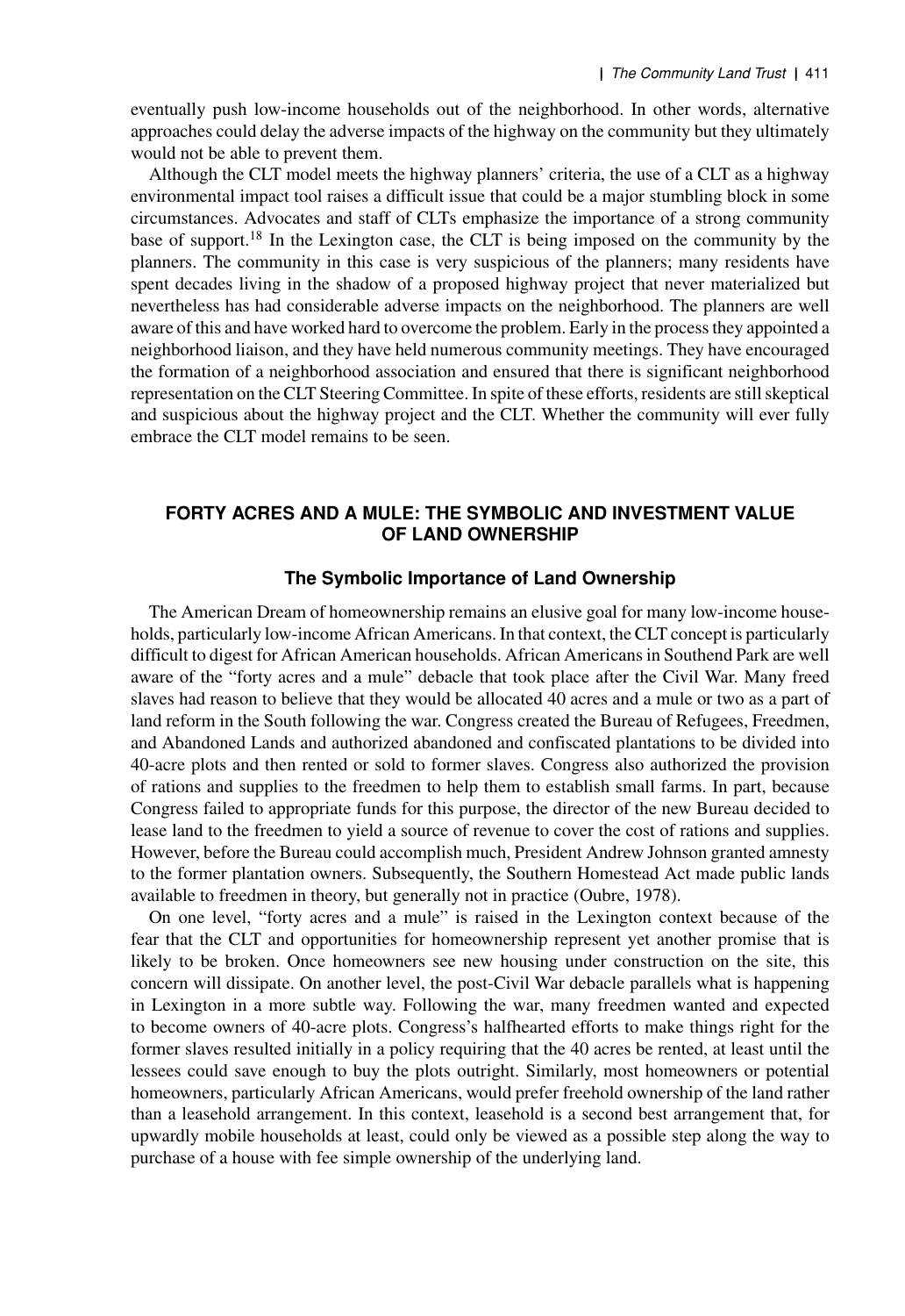This leads to questions about marketability of the houses in the proposed CLT. Lexington has experienced some difficulty selling houses with freehold ownership of land and substantial subsidies (but only limited restrictions on resale) in a HOPE VI redevelopment of a former public housing project. If there are affordable homeownership options elsewhere in the Lexington area, sometimes with subsidies and little or no resale restrictions, it is not clear why many buyers would choose to purchase a house in a CLT. Homeownership in the CLT may only be attractive to displaced homeowners in Southend Park who are likely to receive extraordinary subsidies if they remain in the neighborhood and have no other options for maintaining homeownership.

## **The Investment Value of Homeownership in the Context of a Community Land Trust**

Community land trusts generally limit owners' equity interests to the sum of their down payments, mortgage principal payments, and a percentage of the increase in the value of the house, but not the land. Typically, sellers are allowed to earn something like 25% of the appreciation in the value of the structure.<sup>19</sup> The exclusion of all land value and much of the increase in building value from the resale price calculation keeps the cost low for subsequent buyers.

Bylaws for CLTs typically include a statement to the effect that the resale "formula shall allow the seller to receive a price based on the value that the seller has actually invested" (this is from the model CLT bylaws in Institute for Community Economics, 2002, chap. 5, p. 40). This is generally applied in practice to the extent that sellers receive their down payments and principal payments on resale. However, the seller's share of the appreciation in value is typically unrelated to the seller's investment. Relating the seller's share of the appreciation to the seller's investment requires a clear definition of what constitutes the seller's "investment." The usual approach to shared appreciation is to give the seller a percentage of the total appreciation (for land and buildings) that corresponds to the percentage of the original purchase price not financed by subsidies (i.e., the percentage financed by the homeowner's down payment and first mortgage). For example, if the original purchase price was \$100,000 financed by a \$25,000 interest-free loan provided by local government and \$75,000 financed by the homeowner, then the latter's share of the appreciation would be 75%, and the local government's would be 25%.

In the case of a CLT, where the homeowner has no investment in the land, the shared appreciation calculation could focus solely on the value of the building. If the full value of the building is financed by the homeowner's down payment and mortgage debt with no subsidies, then the homeowner would be entitled to 100% of the appreciation in the value of the structure. However, if the CLT or some other entity subsidizes part of the cost of the structure, then the appreciation in the value of the structure would be shared in proportion to the value of the subsidy relative to the original value of the structure. In any case, the homeowner's share of the appreciation would rarely, if ever, be as low as 25%.

The other side of this issue, of course, is the need to preserve affordability for the next buyer. Affordability for subsequent buyers will be affected by house values, incomes, and interest rates at the time of resale. Even without attempting to simulate various scenarios, it is obvious that a 25% (or other arbitrary) allocation of appreciation at the time of resale is unlikely to maintain affordability at the same level as was the case for the initial sale. Moreover, the resale price excludes land value in the basic CLT model, and exclusion of land value probably has a greater impact on affordability than any limitations on the resale price of the structure, given that most of the upside potential in urban housing prices is in the value of the land, not the value of the structure.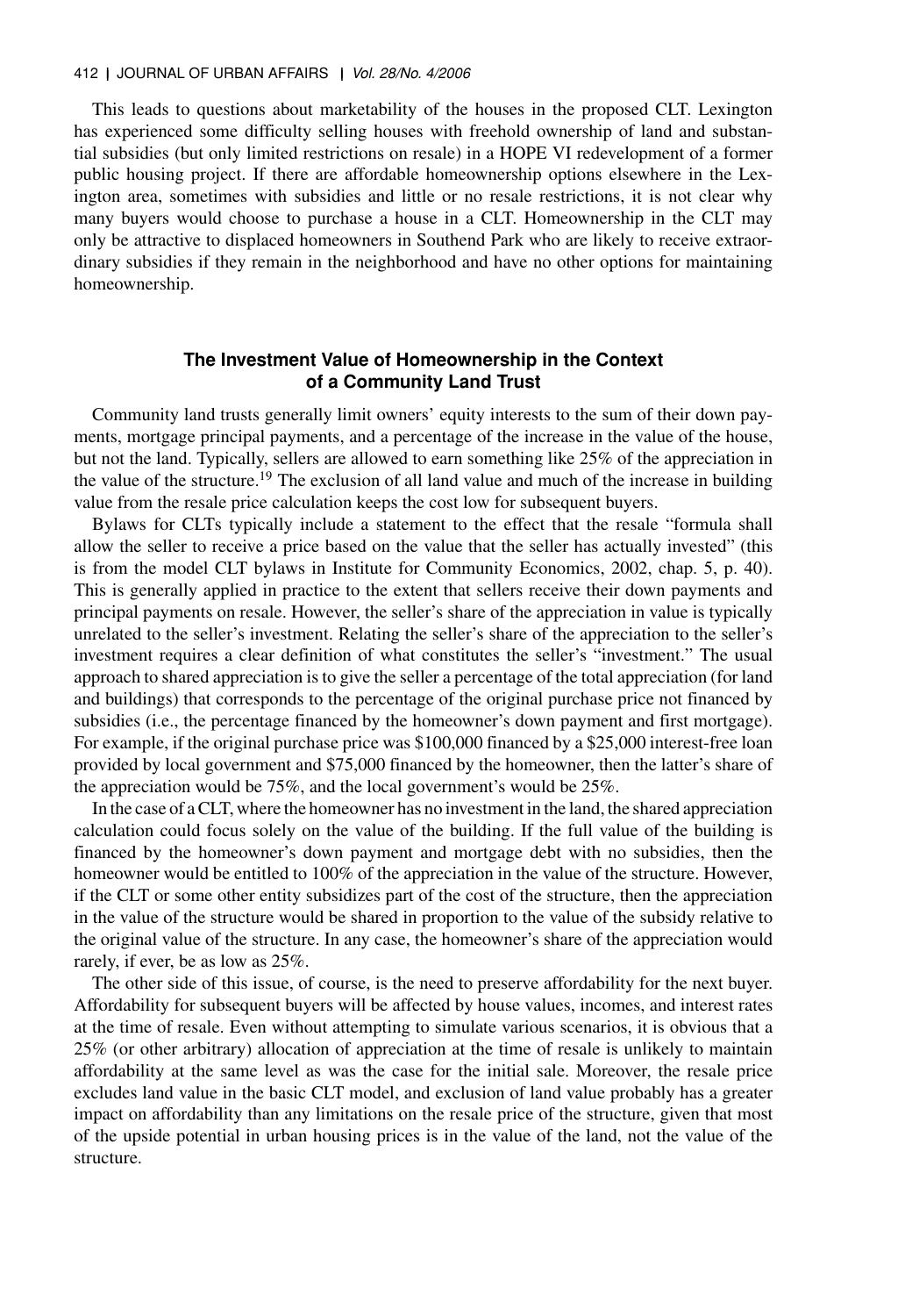Land values rise owing to urban population and income growth and other factors, but the values of structures are tied to replacement costs, that is, the cost of construction. Furthermore, construction costs must be adjusted by depreciation, meaning that structure values increase at slower rates than construction costs. As an example of this, residential frame construction costs for Lexington increased at an annual rate of about 2.5% per year between 1995 and 2000 (Boeckh, 1995, 2000).<sup>20</sup> Using 1.5% as a rough estimate of the depreciation rate for houses yields an annual increase of  $1\%$  in value.<sup>21</sup> In contrast, residential property values (buildings plus land) in the Lexington-Fayette area increased by an average of about 4.7% between 1995 and 2000.<sup>22</sup> Given that land value contributes only a fraction of total property value, this overall rate of increase implies a much higher rate of growth in land values.

Marketing materials for Albuquerque's Sawmill Community Land Trust illustrate the lack of clarity about differences in the growth rates for land and building values that is evident in the basic CLT model (Sawmill Community Land Trust, 2004). The materials state correctly that property values in Albuquerque in recent years had been growing about 6% annually. But this percentage is then used inappropriately to illustrate hypothetical increases in building values, which were almost certainly much less than 6%. Residential frame construction costs went up by only 1.6% in Albuquerque between 1995 and 2000, implying virtually no increase in building values during that period after adjusting for depreciation (Boeckh, 1995, 2000).

A study of the Burlington Community Land Trust provides an account of actual returns to investment in BCLT houses (Davis & Demetrowitz, 2003). Looking at 97 resales, homeowners on average sold after 5.33 years and received \$2,700 in appreciation, roughly 25% of the average appreciation of about \$12,000. Appreciation of \$12,000 over 5.33 years implies an average appreciation rate of about 3%. Construction costs increased by about 2.2% in the Burlington area between 1995 and 2000 (Boeckh, 1995, 2000), for example, suggesting that the typical increase in residential structure values was on the order of 0.7% per year, after adjusting for depreciation. Realizing that 25% of the appreciation of the structure was an inadequate return to lessees, the ground lease was changed to give lessees 25% of total appreciation (for land and buildings) accruing to the unsubsidized portion of the property.23 At least some of the resales in the Davis & Demetrowitz study must have benefited from this more generous allocation. However, nearly a third of the resold homes provided no appreciation to lessees.

The Burlington study also considers how well affordability of homeownership has been maintained in the Burlington case. On average, the study found that affordability improved between the initial sale and the resale. At the time of initial purchase the average housing unit was affordable to a household at 60% of area median income; by the time of resale, these units were affordable to households at about 52% of area median income (Davis & Demetrowitz, 2003, p. 9, Table 2). It is not clear how this was affected, or how this will be affected in the future, by the change in the resale formula.

Another resale formula issue has to do with the ability of residential appraisers to accurately separate the value of land and improvements for the purposes of determining resale value. Staff at Sawmill Community Land Trust noted that they had difficulties finding appraisers willing to do this kind of valuation.<sup>24</sup> The Uniform Residential Appraisal Report required by Freddie Mac and Fannie Mae requires appraisers to use both sales comparison and reproduction cost methods, so residential appraisers should be able to accurately estimate building values using the latter method. However, it is not clear whether adjustments for depreciation are generally accurate.

There is a need for additional research regarding the resale provisions of CLT ground leases. Such research would simulate multiple realistic scenarios and attempt to design a policy that would both reward sellers in proportion to their investments and maintain affordability with respect to some desired benchmarks. The standard seller's share of 25% of appreciation in structure value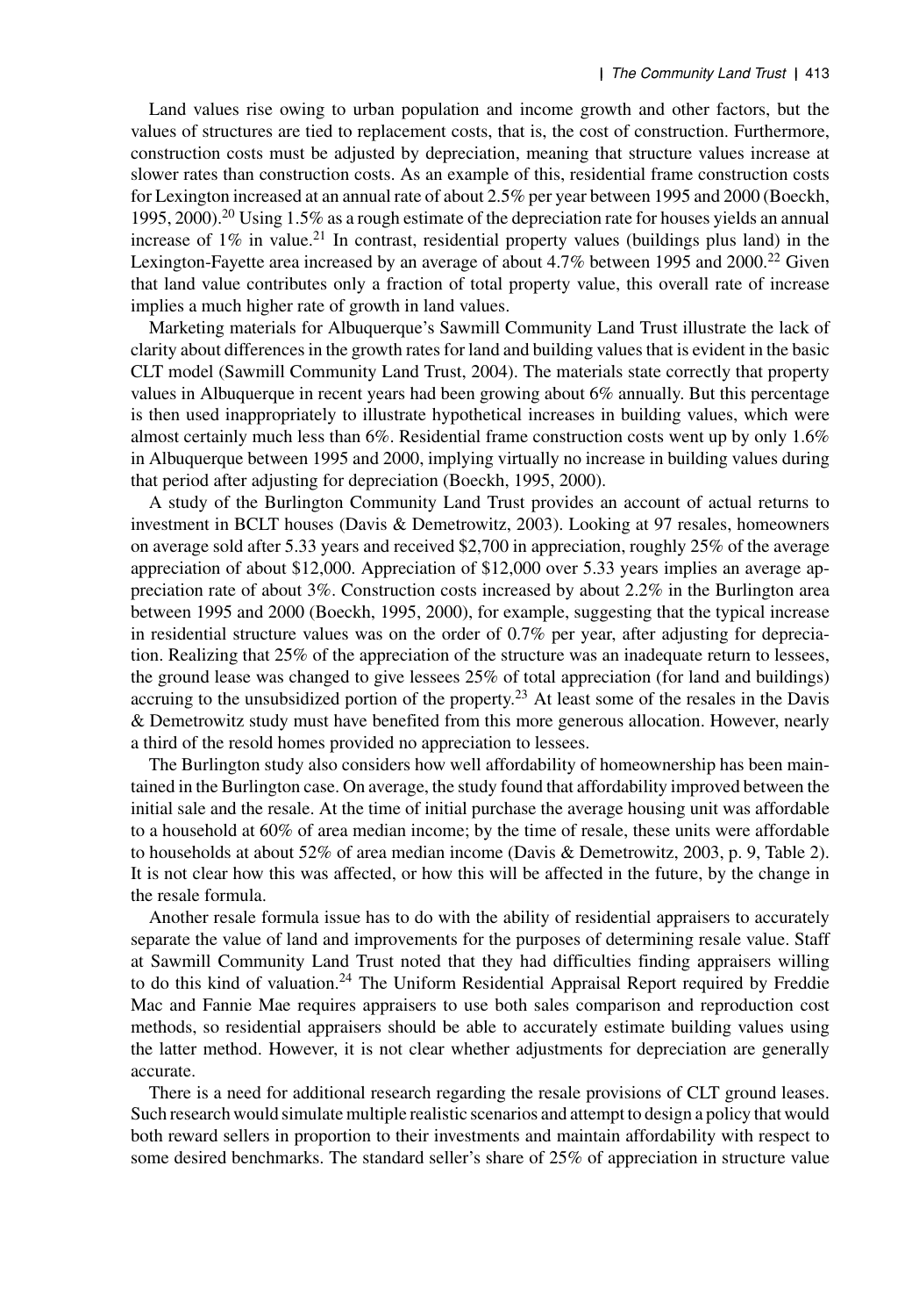is arbitrary and unrelated to the standard bylaw requirement to base the return to the seller on the amount of the seller's investment. It also provides a very small return to lessees given that structure values net of depreciation typically increase at a low rate or not at all.

#### **THE ADEQUACY OF SUBSIDIES FOR LOW-INCOME RENTERS**

The small numbers of homeowners in Southend Park can generally be relocated successfully into newly developed housing using a combination of highway relocation subsidies of up to \$22,500 per household and HUD subsidies through programs such as HOME.<sup>25</sup> The *Southend Park Housing Finance Analysis*(EHI Consultants, 2005) identifies a range of possible construction costs for new housing in the neighborhood from \$42,000 to about \$50,000 for houses constructed by Habitat for Humanity to as high as \$102,000. Assuming that existing houses will be appraised at about \$25,000 each and that each household will qualify for \$22,500 in highway relocation funds, the financing gap will be in the range of \$2,900–\$54,500. If the actual cost of the new houses is at about the middle of the range identified, then there should be no difficulty in finding sufficient HUD funds to cover the financing gap.

The real financing difficulty concerns the renters who will be relocated. As noted above, most of the households in Southend Park are renters and very few of those are likely to be able to make the transition to homeownership. Highway relocation benefits for renters are normally limited to a total of \$5,250 in rent subsidies payable over 42 months or \$5,250 toward a down payment on a home. Of the 14 renting households surveyed for the *Housing Finance Analysis*, seven occupy one-bedroom units at an average monthly rent of about \$400. According to HUD, the fair market rent for one-bedroom units in Fayette County was \$619 in 2004. This gap implies a need for a rental subsidy far in excess of \$5,250 over a 42-month period. The gaps are even greater for households occupying larger units. In cases such as this, federal regulations will allow rental subsidies to exceed the normal cap. However, the highway relocation benefits provide no assistance beyond the initial 42 months. Many of the renting households probably do not qualify for HUD housing vouchers (Section 8) for various reasons.

The cost of rental housing could be reduced to some extent by using Low Income Housing Tax Credits to help finance development, although this is unlikely to eliminate the entire gap in rents. The other possible source of subsidy is to use the proceeds from the commercial property to be owned by LCLT to cross-subsidize Low Income renters. This suggests that all or much of the commercial property needs to be leased at market rates, which may conflict to some extent with a desire to attract social services that will benefit LCLT residents. In any case, it is clear that there is a need to develop a business plan that will balance LCLT expenses, including rental subsidies, with revenues.

## **THE FUTURE OF COMMUNITY LAND TRUSTS AS TOOLS FOR ENVIRONMENTAL IMPACT MITIGATION**

The *DEIS* for the Newtown Pike Extension raises the standard for addressing the social and economic impacts of new transportation infrastructure on low-income and minority communities. Highway planners in Lexington, Kentucky, have designed a mitigation strategy that has the potential to provide permanent protection for the low-income community of Southend Park. Most, if not all, of the possible alternative strategies do not guarantee that housing will be affordable in perpetuity and thus would only postpone disruption of the community and displacement of its residents.

Nevertheless, CLTs as environmental impact mitigation tools face some significant hurdles. One problem is selling the idea of communal land ownership to African American and low-income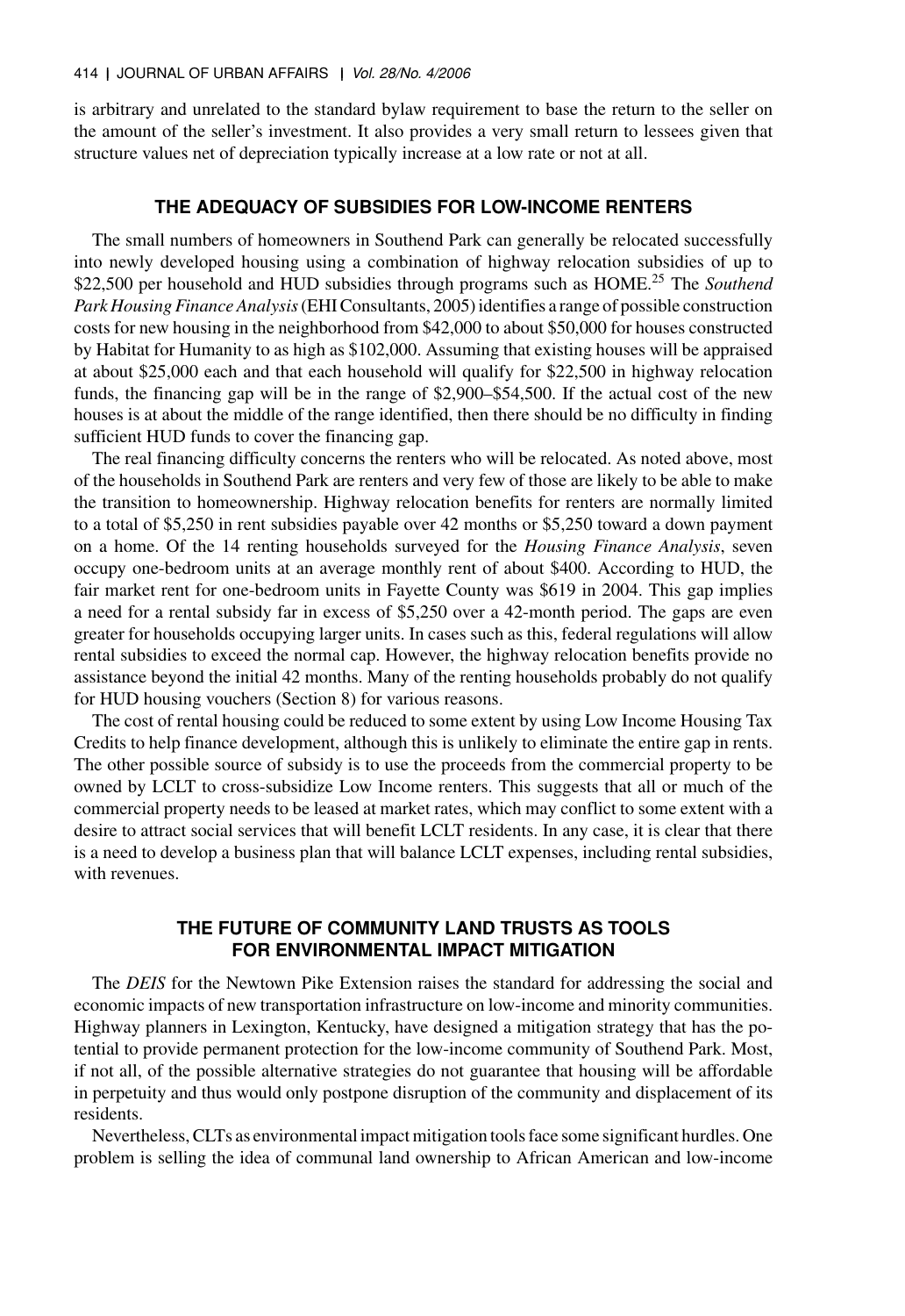households. Not only does land ownership have even more symbolic importance for African Americans than it does for other Americans, it is a particularly poignant issue for low-income African Americans who, like their ancestors, have not been able to participate in the American Dream. To get African American and low-income households to buy into the CLT concept, it probably needs to be presented as a means for building assets that can later be used to buy a house and land outside of a CLT. However, this requires that CLTs be straightforward about the likely returns to investment in a CLT home, and to make certain that those returns are as attractive as they can be without compromising the objective of maintaining affordability for subsequent buyers. Further study that simulates investment returns and affordability for subsequent buyers under various realistic scenarios and resale formulas would be helpful in allowing CLTs to make more informed decisions about ground lease provisions. Otherwise, it appears that CLTs are likely to adopt simple rules of thumb, such as the 25% rule, which may or may not serve their purposes.

Another hurdle concerns renters rather than homeowners. Rental relocation subsidies are limited to only 42 months' duration. Low Income Housing Tax Credits can help to reduce the cost of developing new housing or rehabilitating existing housing; however, this is unlikely to sufficiently reduce the cost for many low-income households. And at least some households will likely not be eligible for federal rent vouchers. These considerations mean that, in the context of environmental impact mitigation where low-income renters are going to be displaced, CLTs must be designed to generate enough revenue from other sources to subsidize rents for residential tenants. This underscores the need for careful business planning to ensure that likely expenses are matched by revenues.

**ACKNOWLEDGMENT:** The author is grateful to the Lincoln Institute of Land Policy for financial support and to the numerous individuals who helped to facilitate this research, including: Pam Clay-Young, Andrew Grunwald, Wesley Nakajima, Dorothy Coleman, Edward Holmes, Michael Brown, Ken Balizer, and Brenda Torpy. The author thanks the staff of the Kentucky Transportation Cabinet and the members of the Lexington Community Land Trust Steering Committee who generously allowed him to attend their meetings. He also thanks Jian Sun for preparing the maps. Finally, the author appreciates the comments provided by Brian Cash and Ann Louise Strong in response to an earlier draft of this paper.

#### **ENDNOTES**

- 1 Support for CLTs due to the fact that they maintain long-term affordability emerges in various contexts, including advocacy of affordable housing (Abromowitz, 1991; Kenn, 1995–96; McStotts, 2004; Stone, 1993), sustainable urban development (Roseland, 1992), community control over urban development (Gunn & Gunn, 1991; Williamson, Imbroscio, & Alperovitz, 2002), and economic empowerment of low-income communities (DeFilippis, 2001).
- 2 Early case studies of this and other CLTs may be found in Swann, Gottschalk, Hansch, and Webster (1972) and White (1982). The experiences of several CLTs are discussed in White and Matthei (1987), Krinsky and Hovde (1996), and OPAL Community Land Trust (1999).
- 3 Telephone interview with Ellen Giordano, Director of Research and Program Development for the Institute for Community Economics, June 2, 2005. For a list of CLTs and sponsoring organizations, see <http://www.iceclt.org/clt/cltlist.html>.
- 4 This paragraph is based on discussion at the Community Land Trust Roundtable, held at the Lincoln Institute of Land Policy, December 16, 2004.
- 5 Interview with BCLT staff, March 31, 2006; see also <http://www.bclt.net/aboutclt.shtml>.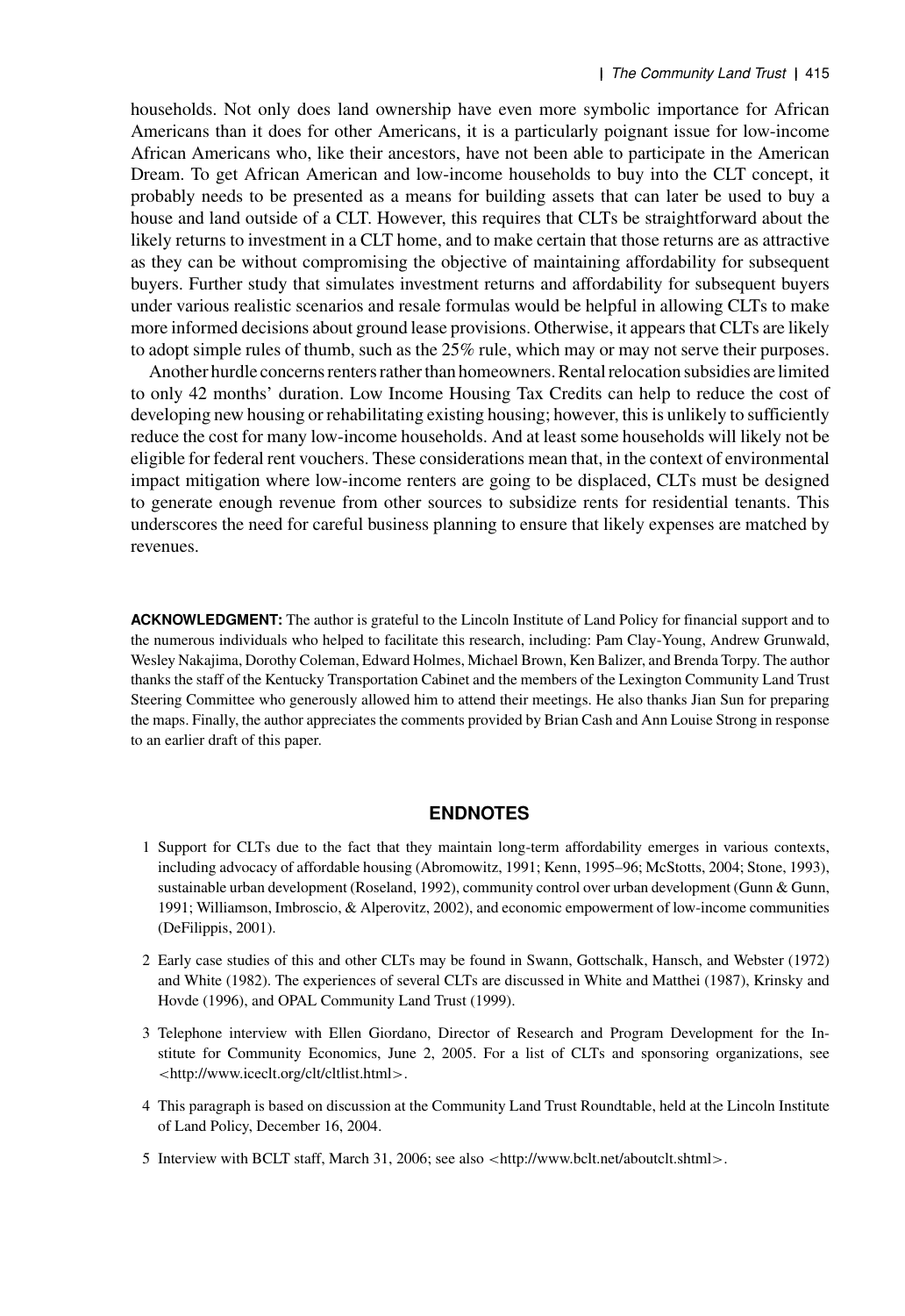- 6 The history of the Newtown Pike Extension is documented in the *Draft Environmental Impact Statement* (U.S. Department of Transportation & Kentucky Transportation Cabinet, 2005).
- 7 Note that not all of what is referred to as Davis Bottoms is included in the Southend Park neighborhood.
- 8 Along with Christian County, Fayette County has the lowest homeownership rate in Kentucky (Bourassa, Schneider, & Hagan, 2001, p. 37), due in part to the large transient student population attending the University of Kentucky.
- 9 These statistics are from the U.S. Census Bureau, *Census of Population and Housing 2000*, available at <http://factfinder.census.gov/>.
- 10 For more details, see the matrix in the *DEIS* at p. 252 and related discussion. The CLT model for Southend Park seems to have been first proposed by a staff attorney with the Kentucky Department of Highways who had previous experience with farmland trusts.
- 11 Michael Brown, of Burlington Associates, was hired as a consultant to the Steering Committee.
- 12 An exception would be made for property donated to the CLT and located outside of Southend Park.
- 13 This is taken from Article II, Section 1.a., of the draft bylaws for LCLT dated November 9, 2004.
- 14 In addition to the Board of Directors, the bylaws provide for Councils of Neighborhood Stewards, responsible for certain land trust operations within specific neighborhoods. These Councils report to the Board of Directors and derive whatever authority they have from the Board.
- 15 Note that this definition of "low income", based on U.S. Department of Health and Human Services poverty guidelines, is much less inclusive than the definition established by the U.S. Department of Housing and Urban Development. The HUD definition states that low income is equal to or less than 80% of area median income, while the HHS poverty guidelines, which do not vary geographically within the continental U.S., are very roughly comparable to what HUD considers extremely low income, which is equal to or less than 30% or area median income. In Kentucky, for example, some 15.8% of persons were in poverty in 1999, while 42.1% of households were classified as low-income and 13.6% were extremely low income using HUD's definitions (Bourassa, Barber, Hagan, Schneider, & Shiels, 2004, Tables 2.3 and 2.4, pp. 7–8).
- 16 Stegman and Luger (1993) discuss an example of this debate as it played out in Chapel Hill, North Carolina, noting that some local council members "opposed resale restrictions on philosophical grounds" (p. 419). See also Cohen (1994).
- 17 For further information about IDAs, including federal demonstration programs, see <http://www. idanetwork.org>.
- 18 Staff of Albuquerque's Sawmill Community Land Trust were quick to raise this issue with respect to the LCLT and to stress the importance of a strong community base for their success (personal interview with Sawmill's Executive Director, Ken Balizer, and others, December 9, 2004).
- 19 The Sawmill Community Land Trust ground lease specifies that this percentage is 25% for the first 15 years and then increases by one percentage point per year to a maximum of 30% after 20 years (Sawmill Community Land Trust, 1999). The sample ground lease in the *Community Land Trust Legal Manual* (Institute for Community Economics, 2002) specifies that lessees are entitled to 25% of the appreciation in the value of the structure on resale, although several alternative approaches are discussed.
- 20 Nationally, residential frame construction costs increased about 2.9% per year during the 1990s (Boeckh, 1990, 2000).
- 21 Researchers have come up with a range of estimates of depreciation rates for houses in the U.S. (see, for example, Leigh, 1980); 1.5% is about at the middle of the range. However, newer buildings may depreciate at slower rates than older ones (Appraisal Institute, 1996, chap. 17).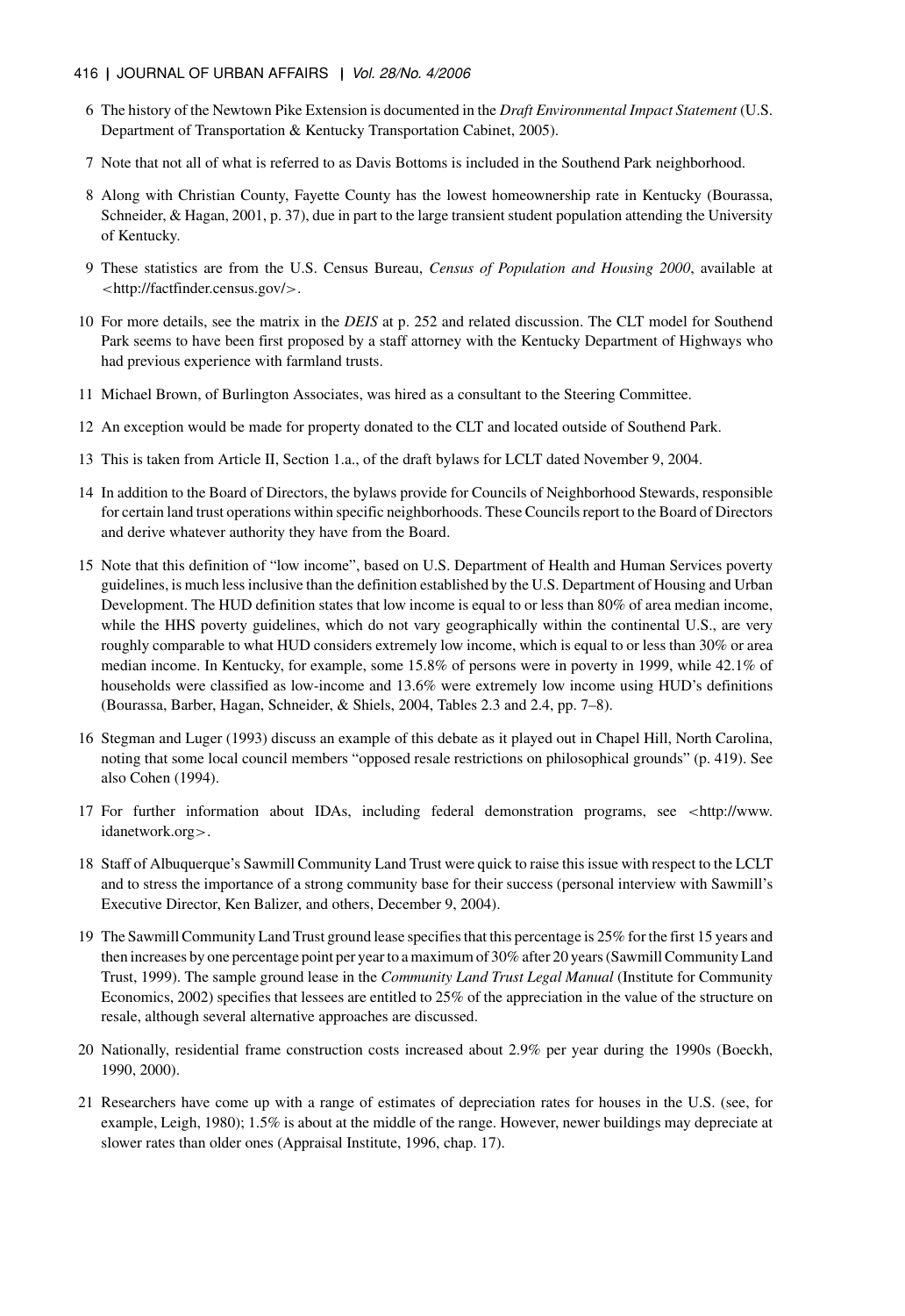- 22 This is the average of the annual appreciation rates reported by the Office of Federal Housing Enterprise Oversight for the 2nd quarter of 1996 through the 2nd quarter of 2000; see <http://www.ofheo.gov>.
- 23 Interview with BCLT staff, March 31, 2006.
- 24 Personal interview with Ken Balizer, December 9, 2004.
- 25 The project is included in LFUCG's draft consolidated plan recently submitted to HUD (LFUCG, 2005). Highway relocation subsidies are outlined in Kentucky Transportation Cabinet (1995).

## **REFERENCES**

- Abromowitz, D. M. (1991). An essay on community land trusts: Towards permanently affordable housing. *Mississippi Law Journal*, *61*(3), 663–682.
- Achtenberg, E. P., & Marcuse, P. (1986). Toward the decommodification of housing. In R. Bratt, C. Hartman, & A. Meyerson (Eds.), *Critical perspectives on housing* (pp. 474–483). Philadelphia: Temple University Press.
- Appraisal Institute (1996). *The appraisal of real estate* (11th ed.). Chicago: Appraisal Institute.
- Boeckh, E. H. (1990). *Boeckh building cost index numbers (May/June)*. New Berlin, WI: Boeckh.
- Boeckh, E. H. (1995). *Boeckh building cost index numbers (May/June)*. New Berlin, WI: Boeckh.
- Boeckh, E. H. (2000). *Boeckh building cost index numbers (May/June)*. New Berlin, WI: Boeckh.
- Bourassa, S. C. (1987). Land value taxation and new housing development in Pittsburgh. *Growth and Change*, *18*(4), 44–56.
- Bourassa, S. C., Barber, G., Hagan, A. S., Schneider, E., & Shiels, E. M. (2004).*Kentucky housing needs assessment, Phase II*. Louisville, KY: University of Louisville, Urban Studies Institute.
- Bourassa, S. C., & Hong, Y.-H. (Eds.) (2003). *Leasing public land: Policy debates and international experiences*. Cambridge, MA: Lincoln Institute of Land Policy.
- Bourassa, S. C., Schneider, E., & Hagan, A. S. (2001). *Kentucky housing needs assessment, Phase I*, *Vol. I*. Louisville, KY: University of Louisville, Urban Studies Institute.
- Cohen, H. S. (1994). Diminishing returns: A critical look at subsidy recapture. In J. E. Davis (Ed.), *The affordable city: Toward a third sector housing policy* (pp. 107–121). Philadelphia: Temple University Press.
- Davis, J. E. (1994a). Beyond the market and the state: The diverse domain of social housing. In J. E. Davis (Ed.), *The affordable city: Toward a third sector housing policy* (pp. 75–106). Philadelphia: Temple University Press.
- Davis, J. E. (1994b). Building the progressive city: Third sector housing in Burlington. In J. E. Davis (Ed.), *The affordable city: Toward a third sector housing policy* (pp. 165–200). Philadelphia: Temple University Press.
- Davis, J. E. (1994c). Introduction: Toward a third sector housing policy. In J. E. Davis (Ed.), *The affordable city: Toward a third sector housing policy* (pp. 1–35). Philadelphia: Temple University Press.
- Davis, J. E., & Demetrowitz, A. (2003). *Permanently affordable homeownership: Does the community land trust deliver on its promises?* Burlington, VT: Burlington Community Land Trust.
- DeFilippis, J. (2001). The myth of social capital in community development. *Housing Policy Debate*, *12*(4), 781–806.
- EHI Consultants (2005). *Southend Park housing finance analysis*. Lexington, KY: EHI Consultants.
- EHI Consultants et al. (2003). *Southend Park urban village plan*. Lexington, KY: Lexington-Fayette Urban County Government, Planning Division.
- George, H. (1975). *Progress and poverty*. New York: Robert Schalkenbach Foundation. [First published in 1879.]
- Gunn, C., & Gunn, H. D. (1991). *Reclaiming capital: Democratic initiatives and community development*. Ithaca, NY: Cornell University Press.
- Hong, Y.-H. (2003). Policy dilemma of capturing land value under the Hong Kong public leasehold system. In S. C. Bourassa & Y.-H. Hong (Eds.), *Leasing public land: Policy debates and international experiences* (pp. 151–176). Cambridge, MA: Lincoln Institute of Land Policy.
- Institute for Community Economics. (2002). *Community land trust legal manual*. Springfield, MA: ICE.
- Kenn, D. (1995–96). Paradise unfound: The American dream of housing justice for all. *Boston University Public Interest Law Journal*, *5*(1), 69–98.